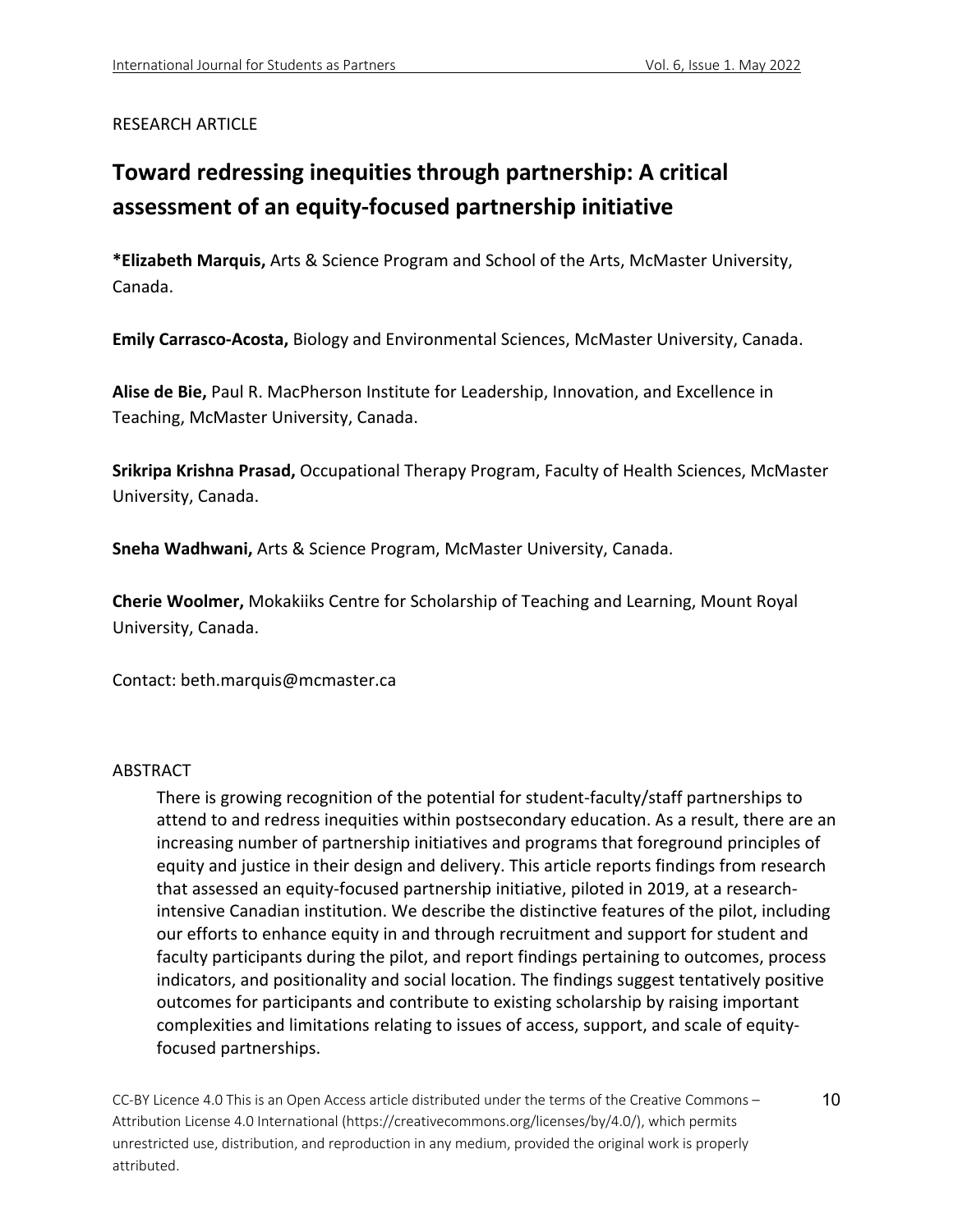#### KEYWORDS

student-faculty partnership, equity, access, justice, partnership scheme design

A sizable body of research documents the inequities that students and staff from equitydenied groups experience in post-secondary education (e.g., Henry et al., 2017; Quaye et al., 2020). Student-staff pedagogical partnership—a "collaborative, reciprocal process" (Cook-Sather et al., 2014, p. 6) through which students and staff work together on aspects of teaching and learning such as course (re)design or pedagogical research (Healey et al., 2016)—has recently been positioned as one strategy that might contribute to redressing some of these institutional inequities (de Bie et al., 2021; Fraser & Usman, 2021). Partnership activities can support the development of more equitable teaching practices (Ameyaa et al., 2021; Anthony-Okeke et al., 2021; Cook-Sather & Des-Ogugua, 2019; Davis et al., 2021), and some partnership programs have been intentionally developed to facilitate greater justice in postsecondary education (e.g., Cook-Sather, 2018; Leota & Sutherland, 2020). Moreover, scholars have noted that partnerships involving students who identify as members of equity-denied groups, such as members of Indigenous, racialized, 2SLGBTQ+ and disabled communities, can help to counter some of the epistemic, affective, and ontological injustices such students often experience (de Bie et al., 2019; 2021; Colón García, 2017; Cook-Sather & Seay, 2021).

In this article, we present findings from research assessing an equity-focused partnership initiative that sought to realize some of these benefits while attending to cautions and challenges that have been noted in equity-focused partnership literature (e.g., Bindra et al. 2018; Ntem & Cook-Sather, 2018).

#### PROGRAM DESCRIPTION

#### **Overview**

In 2019, our project team of six (which included faculty, postdoctoral fellows, and students) piloted a new equity-specific stream of a larger Student Partners Program at our institution (see Woolmer et al., 2020 for information about the broader program). We ran this semester-long initiative twice (Winter and Fall 2019). Building on the successful model of the Students as Learners and Teachers Program at Bryn Mawr and Haverford Colleges (Cook-Sather, 2018) and on preliminary research about partnership and equity (de Bie et al., 2019; Marquis, de Bie et al., 2021), we sought to develop a program structure that supported equity-focused pedagogical partnerships and itself incorporated equity principles.

Faculty and instructors from across campus were invited to apply to participate in this stream, indicating the course(s) on which they hoped to work and any initial ideas they had for equity topics and interventions they wanted to explore. All applications were accepted. Instructor-provided information was then included in a call for student participants who identified as members of equity-denied groups.<sup>1</sup> Ultimately, 15 students and 10 faculty<sup>2</sup> members participated over the two terms, with one faculty member participating twice. The group of faculty participants included at least one person from each of the six Faculties on our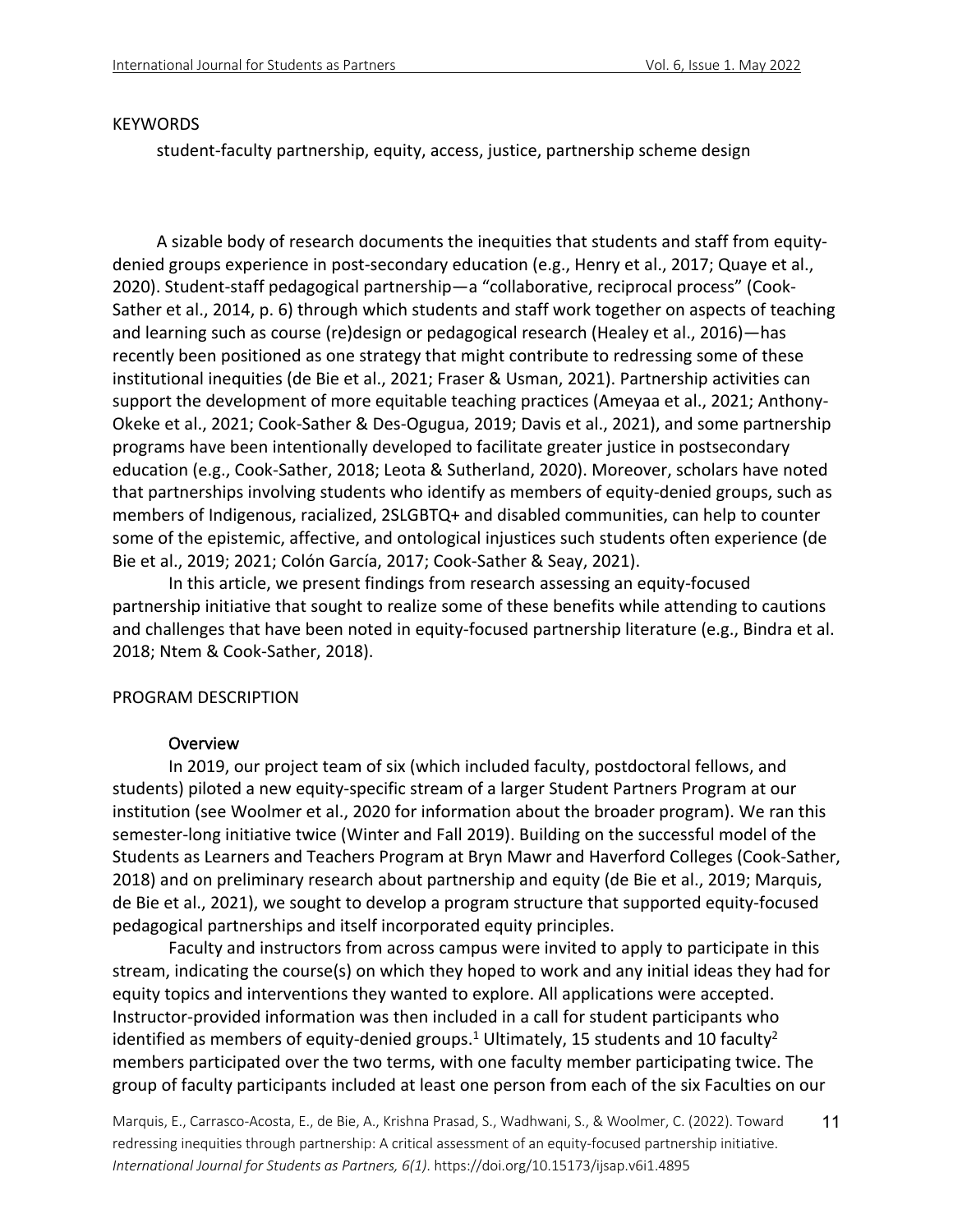campus. Some student participants were enrolled in the program in which their faculty partner taught, while others came from different disciplines or programs than their partners.

Student-faculty pairs (or trios comprised of two students and one faculty member) worked in partnership on equity-relevant activities connected to a course the faculty partner was developing, teaching, or preparing to teach. These partners collaboratively developed processes and/or foci for their work, and partnered on activities such as syllabus review, gathering and/or discussing feedback from student partners or enrolled students, developing and/or offering additional learning opportunities for students (e.g., class activities, information and feedback about equity from student partners), or conducting ethics board-reviewed research. Partnerships variously attended to disability and accessibility, colonialism and decolonization, gender and queer/trans-positivity, racism, and intersectionality, among other equity concerns. Throughout each pilot term, practical, intellectual, and affective support was available from the project team as needed. All participants were also invited to attend an equity-focused orientation and biweekly student or faculty cohort meetings facilitated by student, postdoc and/or faculty members of the project team. Student partners were paid for their work on all of these activities.

## Enhancing equity in and through the stream

In developing the equity stream, we attempted to consider and contribute to equity in several ways. By establishing an equity focus and inviting students from equity-denied groups to participate, we sought to support equity work and create opportunities for faculty and students—particularly students who experience structural oppression—to have their knowledge and experiences affirmed and mobilized in ways that might contribute to positive change (Quaye et al., 2020). We also aimed to attend to equity and justice within the stream itself, responding to concerns that have been identified in the partnership literature.

Most significantly, we were concerned about inequities of access to partnership opportunities (Bindra et al., 2018; Marquis et al., 2018; Mercer-Mapstone et al., 2017; Moore-Cherry et al., 2016). Existing research has documented barriers to attaining extracurricular partnership positions and has indicated that partnership often involves students with access to social and institutional privilege (Felten et al., 2013; Marquis et al., 2019; Mercer-Mapstone et al., 2021). In an effort to counter these trends, we invited members of equity-denied groups to apply for the stream and ensured that student positions were paid. We also developed application processes that attempted to push against narrow understandings of who might be qualified to take part. For example, while we did invite applying students to share experiences that they might have had working to advance equity, we defined equity work broadly and phrased this question so students could speak to interest rather than experience if they preferred. We also asked applicants to offer ideas for preventing or mediating situations of inequity they had witnessed as another way of inviting them to share knowledge that might not appear in a resume and stated (in the application criteria) that we aimed to engage students with a wide range of identities and experience. Rather than using our conventional recruitment process, we focused on recruiting through services and clubs for students from equity-denied groups and broader equity and social justice networks on campus (though we also advertised in an academic program in which the principal investigator teaches). When students applied,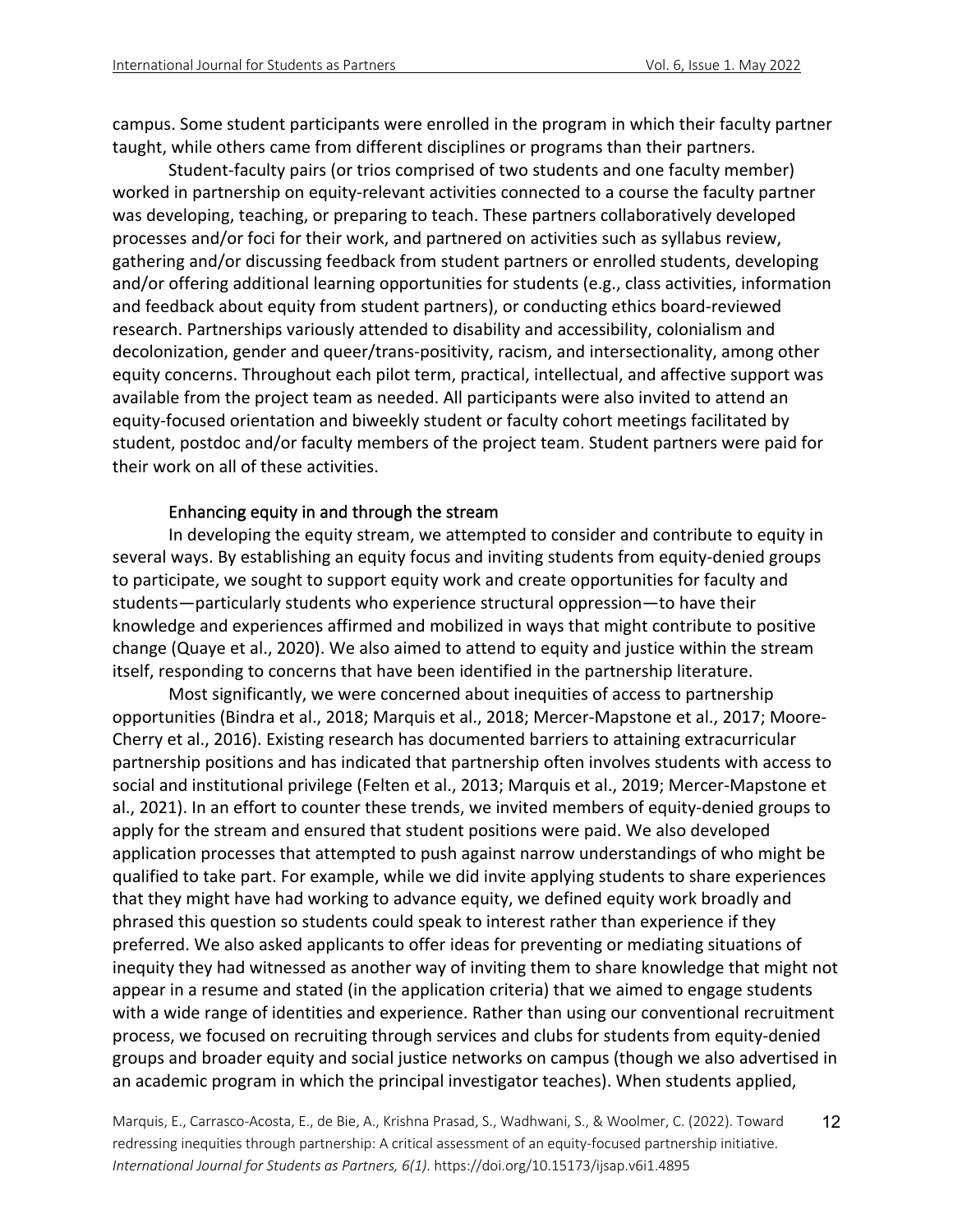members of our team created shortlists, drafted interview questions, and attended interviews with faculty participants.

Another concern identified in the literature is the possibility that partnership might reproduce unjust relations of power and/or create challenging kinds of emotional labour for participating students from equity-denied groups (de Bie, 2020; Mercer-Mapstone et al., 2021; Ntem & Cook-Sather, 2018; Pounder et al., 2016; Sarfaraz & Hartland, 2021; Verwoord & Smith, 2020; Yahlnaaw, 2019). To mitigate these risks and acknowledge the difficulty of participating in equity work, while also recognizing the need to attend to faculty experiences of partnership (Kupatadze, 2019; Marquis, Guitman et al., 2021), we held separate cohort meetings for student and faculty partners to debrief and receive support, drawing on related recommendations and practices (Cook-Sather et al., 2019; de Bie et al., 2021).

## METHODOLOGY

As part of the pilot, we developed a research project that assessed the equity stream by exploring individuals' perceptions and experiences of working in partnership to enhance equity and the perceived equity-related outcomes of their work. This research was cleared by our institutional research ethics board and included two components: "pilot data" and "contextualizing data." The first of these involved collecting data from stream participants near the end of each term in which the pilot was run. We conducted individual, semi-structured interviews with seven participants (four faculty, three students) approximately 1 to 1.5 months before the end of the relevant term (with the exception of one interview, which happened ~2 months after term's end). We also gathered individually completed end-of-project reports ~2 months after the term was complete and received consent to use 17 of these (nine from students and eight from faculty) for this research.<sup>3</sup> For the "contextualizing" portion of the research, we conducted semi-structured interviews with 18 people (faculty/staff and students) who had participated in the main Student Partners Program and worked on projects that they identified as having equity-relevant components. Given the small number of equity stream participants, these additional interviews were used to supplement our findings and to identify recommendations and insights that could enhance support for people working in partnership to advance equity in education. Interview participants (in both components of the project) were offered a \$10 gift card as a token of appreciation for their time and contributions. Interviews ranged from  $\sim$ 30 to  $\sim$ 120 minutes.<sup>4</sup>

Interviews were audio recorded with participants' permission and transcribed verbatim for analysis (except in two cases, where recorders failed and interviewer notes were used). After open coding (Merriam, 2009) a subset of the pilot interview transcripts, we developed a coding framework, which was subsequently applied to all pilot transcripts and reports, with one team member completing initial coding and another member conducting a secondary review. Once we had selected the elements of the framework on which we would focus for this article, the principal investigator re-checked the excerpts coded under the relevant portions of the coding structure, making minor revisions where necessary to ensure consistency and clarity. The principal investigator also reviewed the contextualizing interview transcripts, looking particularly for comments that could be seen as recommendations relevant to working toward equity through partnership, including responses to a question that asked about suggestions for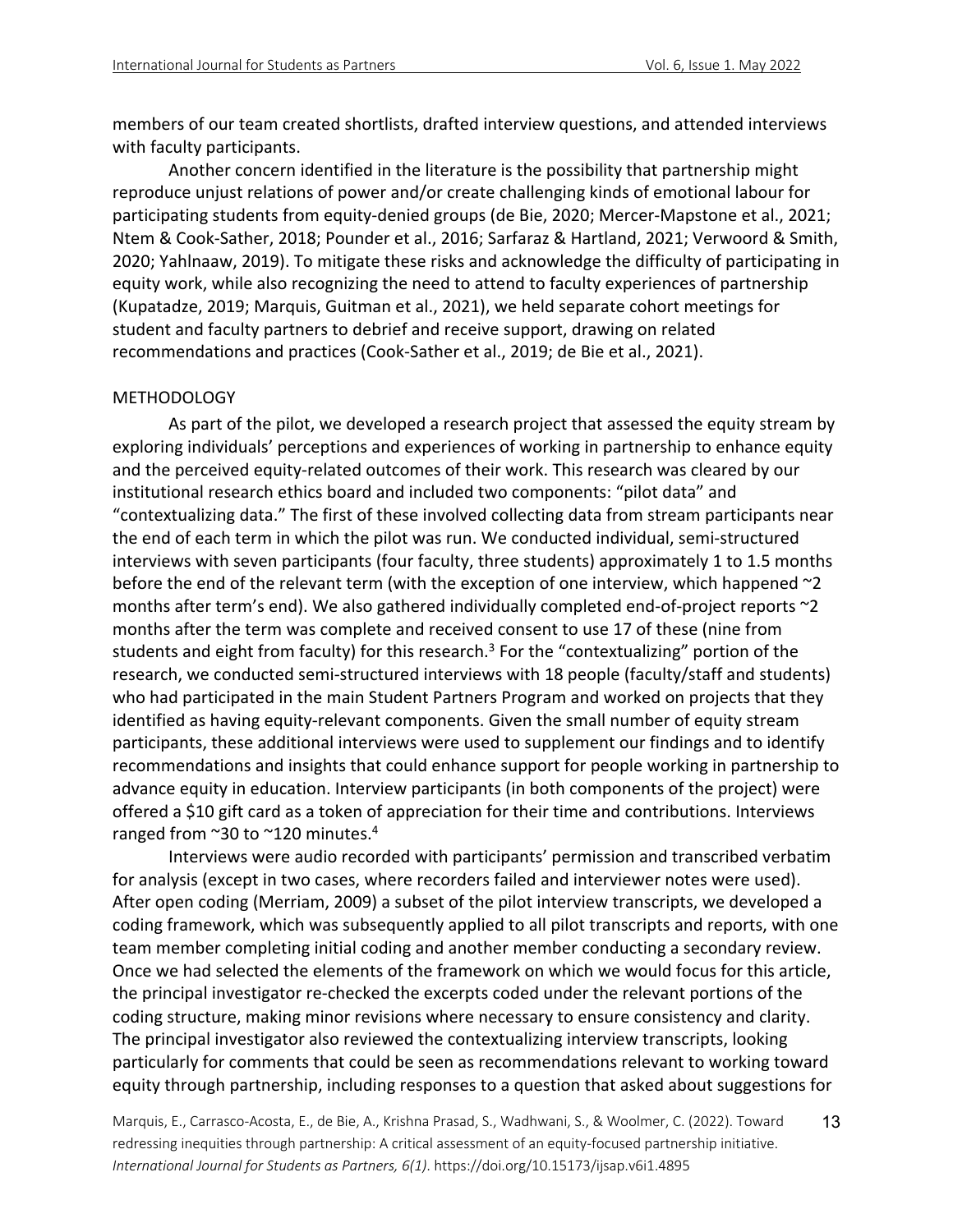the equity stream. These were coded using our established coding framework and are drawn on to support, complicate, or enrich the pilot findings below.

#### **FINDINGS**

Our analysis identified three main categories relevant to our research focus: outcomes, process indicators, and positionality and social location.

# **Outcomes**

Many participants indicated that their work in the stream had contributed to changes in pedagogy or the advancement of research connected to equity in education. While participants named outputs such as a reviewed reading list, new or revised learning activities, a guest lecture or class presentations delivered by student partners, a draft resource for faculty about equitable teaching, and completed research ethics protocols or preliminary data collection, many also noted that the outcomes of their work were tentative or still in progress. This is perhaps not surprising given the term-based nature of the stream and the fact that some data were collected before the end of the term itself.

Other subsections of the outcomes code noted the extent to which participants saw their participation in the stream as contributing (though not always in pronounced ways) to knowledge about equity and supporting (or not) affective and relational outcomes (e.g., the development of participant confidence, the growth of community and connection among participants). Given space restrictions and the existing attention to outcomes in the partnership literature (e.g., Matthews et al., 2019), we have elected not to discuss these outcomes further, instead focusing on findings that help us assess the design of the equity stream.

# Process indicators

# *Supports and resources*

Some participants noted that the existence of the equity stream was itself a helpful support, insofar as it provided a structure that enabled equity work that might not happen otherwise. For example, one faculty participant stated that the stream helped them "carve out time and attention to equity needs in [their] classroom" (R11<sup>5</sup>), while a student argued that participation "offered [them] an opportunity to actually affect direct change to part of the academic structure, which [they] have often wished to change" (R9). Several participants also commented specifically on the practical, academic, and/or affective support offered by the project team and other participants. In interviews and reports, participants flagged the team's facilitation of hiring processes and room bookings, literature recommendations, consultation, and provision of information about research ethics and methods among the resources they found helpful. They also spoke to the value of the cohort meetings, noting that these offered opportunities to discuss ideas relevant to their projects and/or to equity in teaching and learning more broadly. One student noted, for example, that "another student partner was working on a similar project and could provide helpful advice about recruiting and interviewing" (R8). Another commented that connecting with others helped them find project-relevant literature.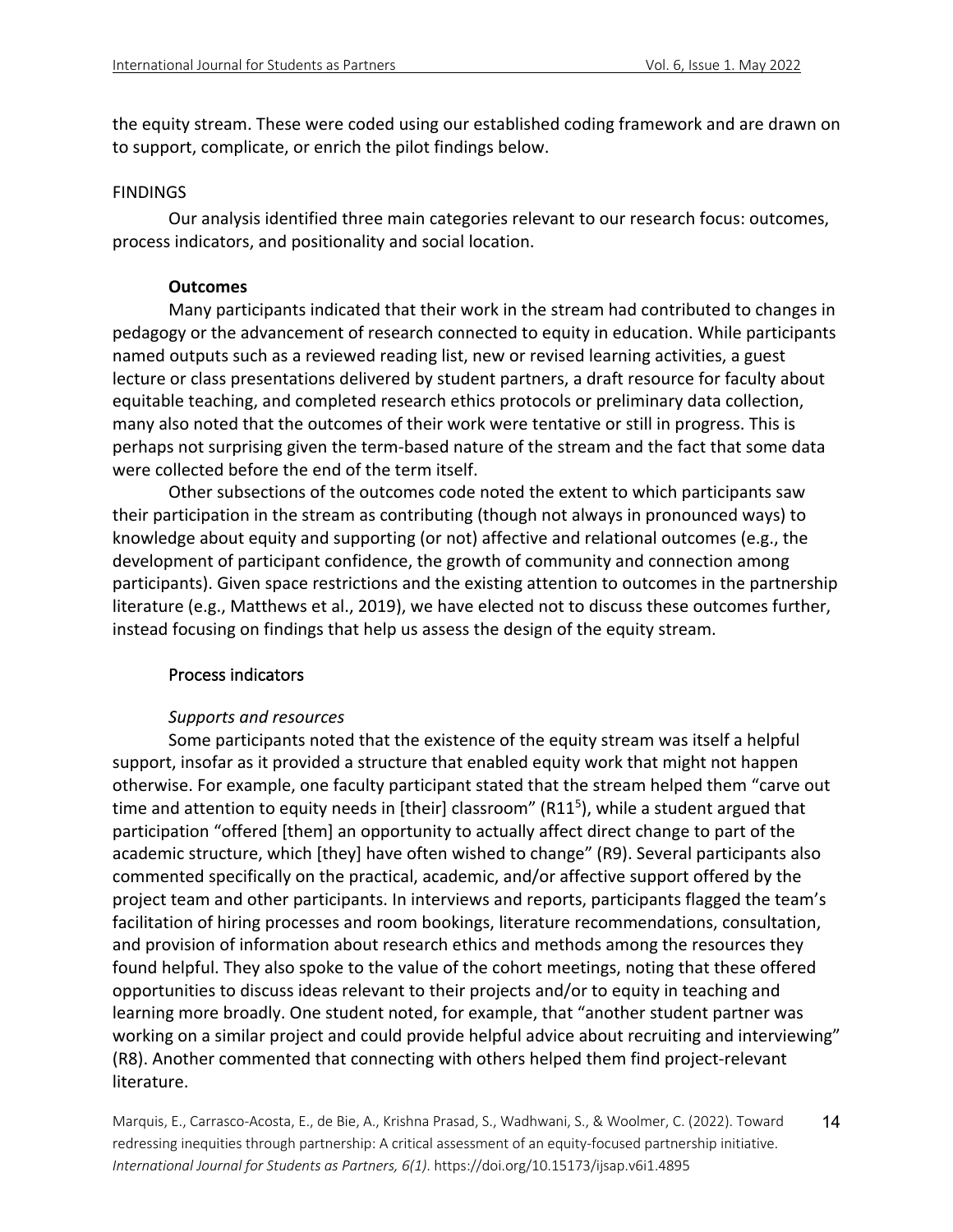The value of cohort meetings was also corroborated indirectly in contextualizing interviews, including by one participant who suggested that "a supportive empathetic space for conversations" (P3) might be particularly important for partnership work focused on equity. Another agreed, noting, "especially when you put the label of equity on it, I think it is really helpful to have those debriefing kinds of conversation, because it can sometimes be heavy work" (P12). This participant also emphasized the importance of these conversations being role-specific (e.g., students only), or at least not involving individuals' immediate partners, so participants might feel comfortable to speak freely. In this, they echoed an equity stream faculty participant who appreciated the role-specific cohort meetings for a similar reason: "I think if you're struggling with something, you want to be able to talk about it" (I5).

While many participants were broadly appreciative of the support offered via the stream, some suggested that it might have been useful to augment the available equity-specific resources and support. One faculty partner noted that "it would have been helpful to have a short briefing or background paper on equity in higher education" (R16), for example, while another suggested that they were not sure if participant-requested literature "was ever provided" by the project team (R7). In a related vein, some contextualizing-data interviewees suggested the value of supporting more equity-specific training for faculty and student participants, including (in some cases) opportunities to connect with others with equity knowledge on campus (e.g., from the equity office).

Participants also reflected on the financial support offered through the stream. A faculty participant commented that project funding not only allowed for "person hours"—the time of paid student partners—but was also indicative of "someone validating" the work (I6). Remuneration was often positioned as particularly important given the under-recognition of, and rarity of payment for, equity labour. A student noted, for example, that "a lot of people do this stuff and they're not paid for it. . . . I feel like it demeans their work" (I1). Building on this observation, some (in both portions of the research) noted that payment also intersects with access to partnership initiatives. As one student put it, "I think it's incredibly important that this program is financially supportive and accessible, because I don't think everyone has a capacity to volunteer their time" (I3). Despite this recognition of the importance of payment, this student (along with one other) noted that payment nevertheless was not essential to their participation in the stream. This observation raises questions about who participates, to which we return below.

Participants also pointed to other complicating factors connected to funding. For example, one student partner suggested that "additional hours [in their contract] would have helped us to improve the quality of our output and potentially, to take the project to launch" (R10). This comment resonated with points made by a couple of contextualizing interview participants, who noted that limited hours and established pay rates (described by the relevant interviewee as "low" [P9]) also meant that the pay afforded by partnership work only goes so far as a form of student income. Speaking to the recognition of faculty labour, a few participants noted that participation in the stream did not align directly with the markers by which faculty are assessed. Thus, one suggested "changing the nomenclature" (I6) involved, such that faculty might position the funding directed to the students working with them as a grant they could note on their CV.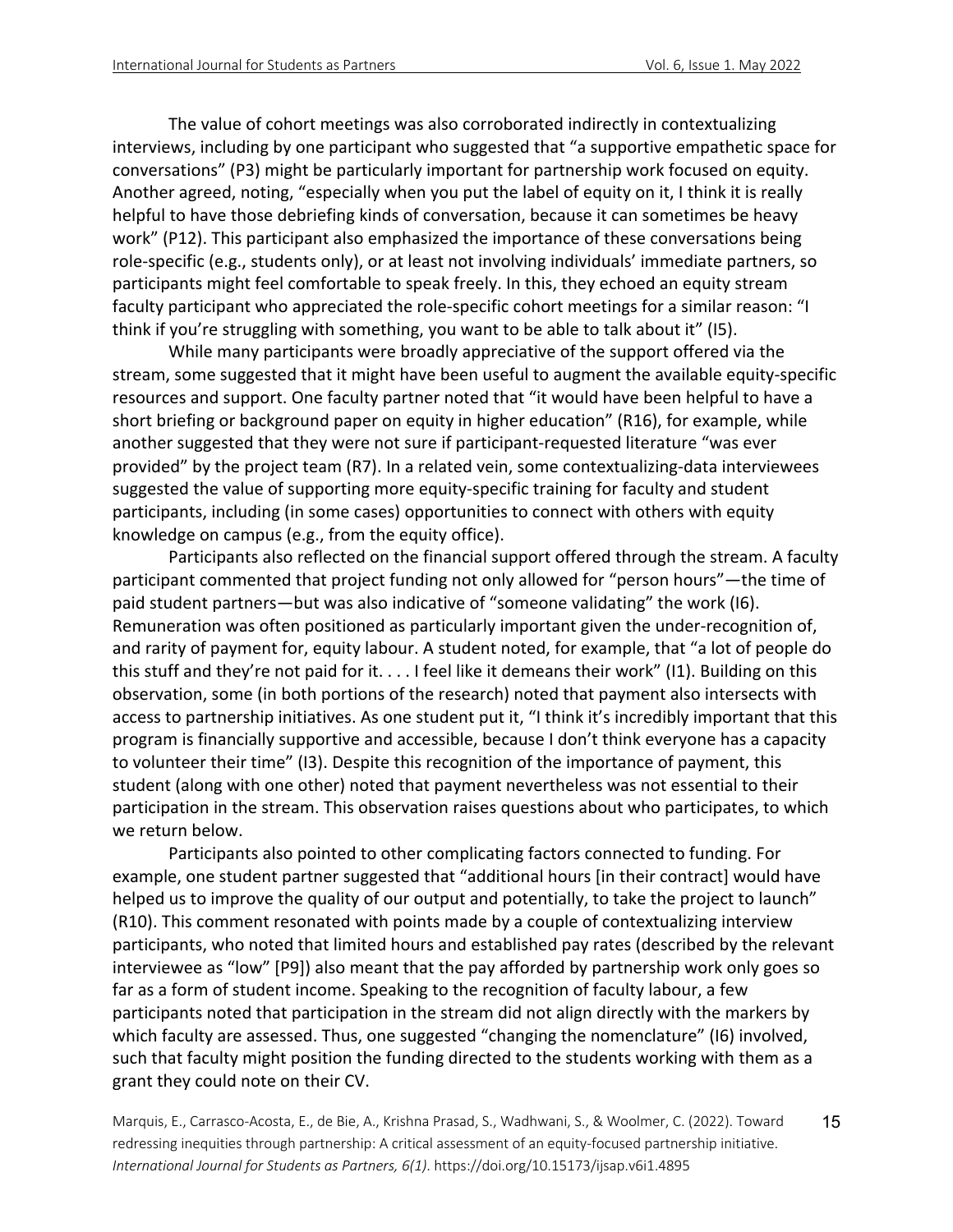# *Freedom and flexibility*

Participants offered several comments speaking to the relative flexibility of the equity stream. Some of these comments focused on the fact that the stream invited participants to develop their own projects focused on equity in education, and that, within that structure, students and faculty collaborated to develop specific goals or processes. One faculty partner, for instance, said, "I like that no one's telling me what I need to do . . . because I think it has to be specific to what you're hoping to achieve" (I5). Likewise, some student participants remarked that they valued having an opportunity to help shape the projects and their work on them—a feature that was also advocated by a couple of contextualizing interview participants.

Nevertheless, some participants noted that this openness led to challenges in initiating and progressing projects. One student commented: "A challenge I encountered was setting goals as [the faculty partner] and I often found ourselves getting carried away with our ideas and research" (R17), while a faculty partner described difficulties in establishing a focus "given the open-ended nature of the partnership [and] program" (R7). Another student indicated that not having a pre-established structure allowed them and their partner "to make certain discoveries and tailor [their] research plan as [they] went." That said, they also indicated that they "did at times wish for a more structured, straight-forward project" (R6) and that having a clearer plan from the outset might have allowed them to accomplish more. This reflection resonated with a faculty member's comment that they thought they had provided "guidance but not enough structure" (R5).

Tensions connected to the relative openness of the stream were also reflected in remarks about the support offered by the project team. Although many noted that they felt broadly supported or appreciated the tailored support available, participants also suggested that it took time for them "to figure out what kind of support [they] needed" (R1), that the cohort meetings might have been more structured, or that the diversity of the projects involved in the stream made it difficult to offer supports that would be universally helpful. A student participant, for example, shared that they "did not usually find [cohort meetings] super valuable" (R9), since their project was somewhat different from others and this difference led to fewer opportunities to receive help from other participants. Importantly, a participant in the contextualizing interviews also noted that a structure that encouraged participants to shape their own projects, with minimal intervention from the program team, might lead to particular risks connected to equity work. They noted, "I might advise that some influence is a very good thing. Only because some folks are going to do it wonderfully; other folks it's going to be hopefully not harmful, but potentially unproductive" (P1).

Participants also spoke to the relative flexibility of program processes. One student, for example, argued that being able to flexibly allocate their hours made participating in the stream "more accessible" (I3) than other paid opportunities. Others made comments that underscored that both faculty and student participants have other responsibilities and suggested work in the stream was shaped to account for these other commitments. Again, though, participants also noted that this flexibility had drawbacks. For example, several indicated that (many) cohort meetings were not well attended or noted that their schedules prevented them from attending more frequently—a fact which limited the meetings' efficacy. Some also pointed out that the need to be flexible around time commitments meant that work proceeded less quickly than it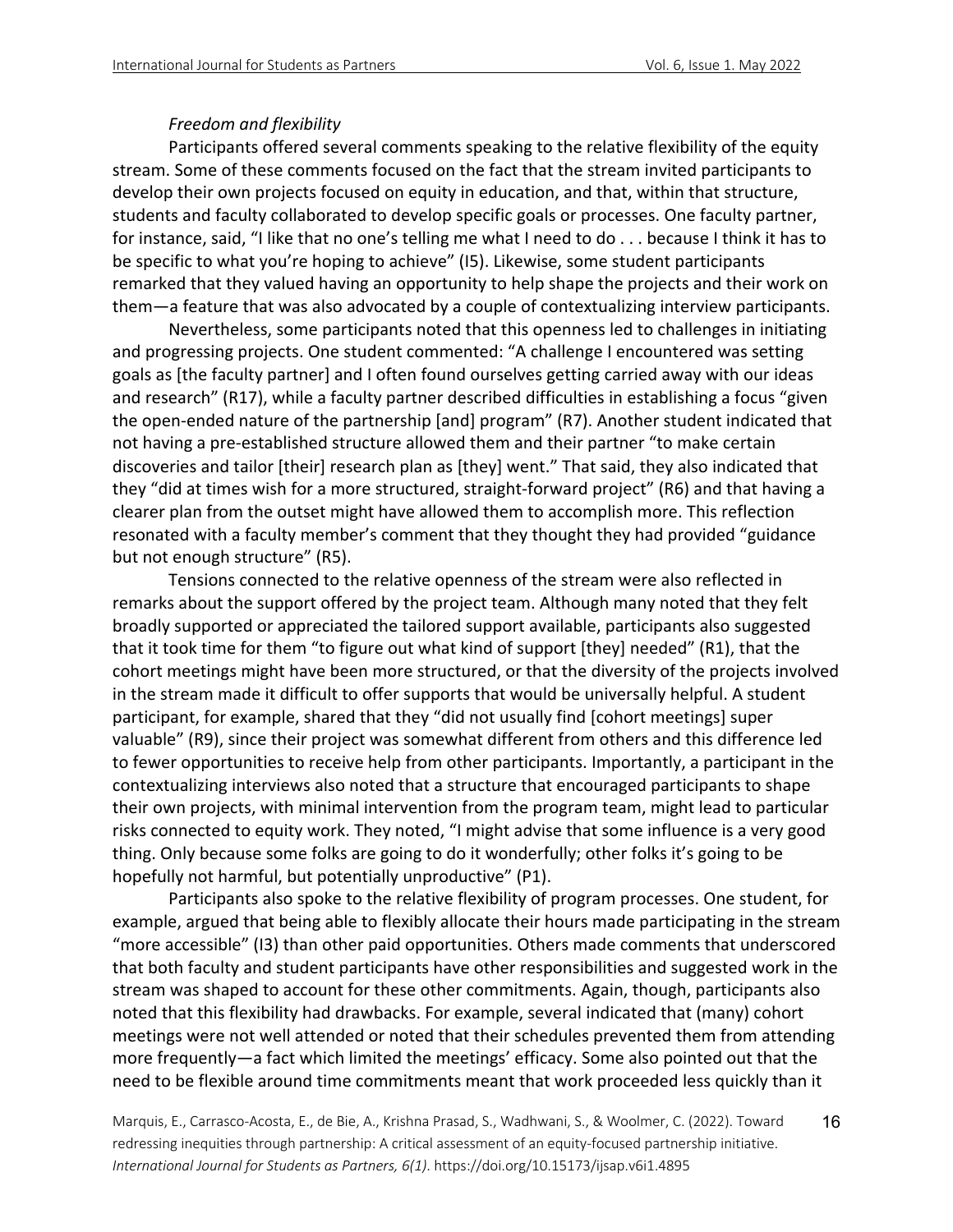otherwise might have. As one faculty member put it, the limitation of "being really fluid and flexible" is that "the project does not . . . march on this really specific timeline" (I4). The need to be willing to take a slower approach was also in tension with the term-based nature of the stream, which one participant suggested was particularly tight for folks engaging in equityfocused pedagogical research. Given these pressures, we elected to offer participants in the second iteration of the stream the opportunity to extend their participation beyond the initial end date—a choice which was appreciated by some. A faculty partner, for instance, noted, "We were grateful for the flexibility to continue this work into January, where we had great success" (R13). Nevertheless, the challenge of moving equity work forward in partnership in a relatively short time remained.

## **Positionality**

# *Social location in/and partnership*

Echoing concerns raised in the literature, some participants noted the danger that extracurricular partnership initiatives might be inaccessible to students who experience structural oppression. In a contextualizing interview, for instance, one person articulated a concern that partnership programs were "cultivating another kind of boutique experience at universities for students who already have a lot of opportunity and privilege" (P15). For some, the structure of the equity stream, with its emphasis on engaging students who identify as members of one or more equity-denied groups, helped to mitigate this concern to some extent. A faculty participant who identified as having several kinds of social privilege noted that in a previous partnership project, they ended up working with student partners who were "like [them], because that's how biases work" (I6). In contrast, this participant appreciated that the stream recruitment processes helped them push back against such biases.

While equitable access to opportunities is always important, some participants suggested that the question of who participates is particularly significant for partnerships focused on equity and justice. An equity stream student partner, for instance, underlined that people who experience marginalization have perspectives and expertise that are essential to understanding inequity and working toward redressing it: "I think it is important to give minority students a voice and hear their thoughts on their classroom experiences, rather than implementing [a particular pedagogy] and assuming it is effective for all students" (R8). Further demonstrating this potential, several comments illustrated how students in the stream drew on their knowledge and experiences as members of equity-denied groups in ways that informed their partnerships and the outcomes of their work. Student partners noted that their positionality and experiences allowed them to empathize with other students and ensure a diversity of experiences were being considered, and contributed to shaping the perspectives they brought to their projects, helping, as one put it, to "[open] new doors and [create] new pathways" (I1). Faculty partners reiterated these ideas and sometimes underscored how formative the perspectives shared by student partners were to their thinking about their teaching. One, for instance, suggested that the student they worked with "brought to the project an incredible combination of professional and lived experience, and [their] perspectives shaped not only this course but my entire teaching philosophy" (R1).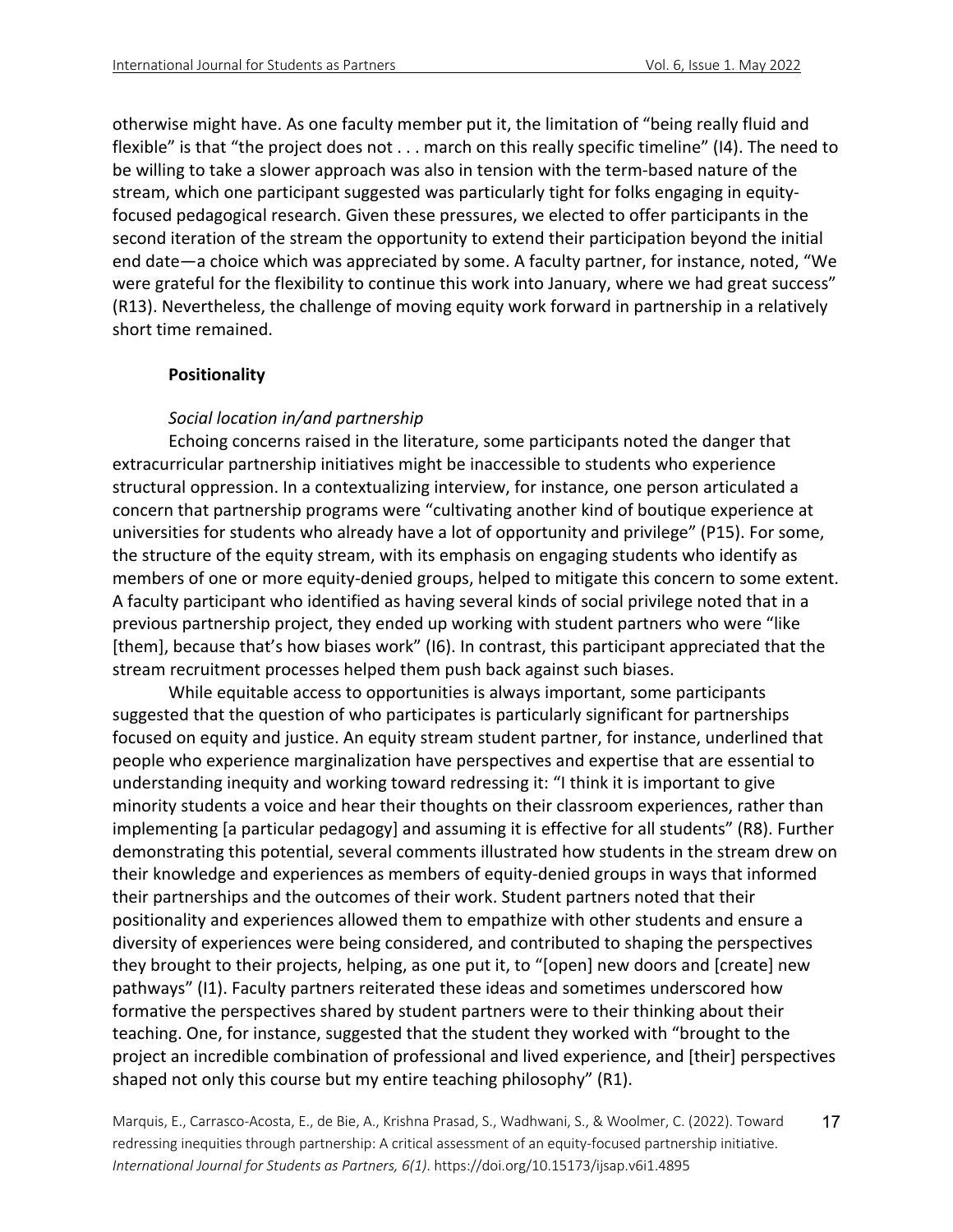While many faculty partners described themselves as occupying privileged social locations, some also noted experiencing marginalization in some respects (e.g., gender oppression). In some cases, participants' comments suggested these experiences created opportunities for common ground with students and/or awareness of the importance of equity work. One faculty partner, for example, argued that being in the gender minority in their field "absolutely informs [their] motivation and interest," but also underscored that they are "incredibly privileged in other ways" and thus "don't recognize all of the other intersections or components of under-representation that can occur within a classroom" (I2). Nevertheless, as suggested in the latter half of this quotation, a key emphasis in this section of the data was on faculty partners becoming more aware of issues and perspectives that were not immediately apparent to them previously, in some cases due to their positionality. One suggested, for example, that they "have become more aware of [their] unconscious biases, and [the] gendered, disciplinary, and subject matter tendencies" (R16) they applied in their teaching.

Despite these positive outcomes, a few participants expressed concerns connected to positionality that should be attended to when working in a model like that of the equity stream, including potential harms and injustices that might arise. One faculty participant indicated the risk of being insensitive when trying to learn about marginalized students' experiences, for example, and the need to avoid unintentionally taking an extractive or exploitative approach. Relatedly, a participant in the contextualizing interviews pointed out the importance of thinking about how power operates in and through such partnerships, underscoring the need to consider questions like, "who gets to call up particular kinds of things? . . . What kinds of benefits or risks exist for people that are going to be different in the collaboration . . .?" (P15). Two others (one from each portion of the research) raised the possibility that an emphasis on the participation of members of equity-denied groups could be tokenizing (though the stream participant indicated this had not been their experience). Finally, some participant comments spoke to the need for conceptualizations of privilege that are not "all or nothing," noting ways in which participants may be advantaged in some respects even as they are marginalized in others. One student suggested, for example, that they were selected for the stream because they had done well in their partner's course and acknowledged that this kind of process (which was not common) had the potential to create a "cycle of privilege" (I3). One contextualizingdata interviewee also suggested that if participants indicated that payment was important, but not the primary factor motivating their participation (as was the case for some students in this research), this was likely reflective of the fact that they had "the option" of working for free (P15). Such comments suggest the benefit of further attending to recruitment and hiring processes that might help to address what one interviewee called "the dynamic of . . . the most privileged student from marginalized communities getting the opportunities" (P1).

#### *Experience with equity work*

Student participants within the equity stream commonly had some experience with equity-related work. One, for example, described themselves as a "community organizer" and as "actively involved" in justice efforts on campus (R2). Others likewise noted (or were described by their faculty partners as) being involved in campus or community groups focused on equity and justice, learning about relevant issues in their courses and programs, or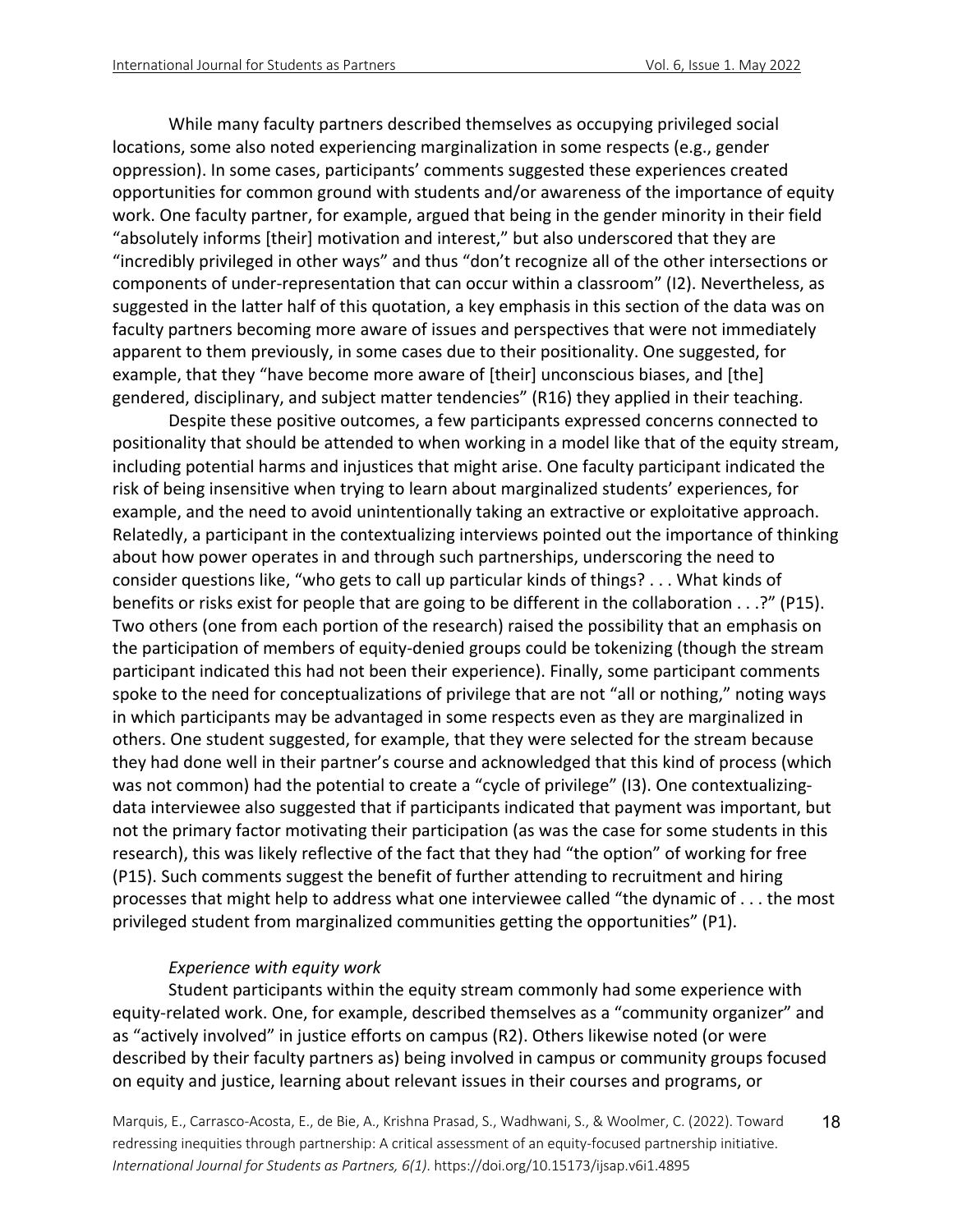conducting previous equity-related research. These experiences were often framed as informing the contributions students made to their projects, and, in some cases, supporting faculty learning. This could be seen, for example, in the quotation offered above, in which a faculty participant suggested their student partner's combination of lived and professional experience had important impacts on their teaching.

Some faculty participants likewise brought equity-related experience to the stream, mentioning participation in relevant committees, describing awareness of equity-focused scholarship, and/or speaking to previous equity-relevant activities in which they had engaged. Some, however, positioned themselves as comparatively new to thinking about equity in teaching and learning and noted that the knowledge students brought from their disciplines (wherein equity might be taken up more extensively or in different ways) and experiences helped to respond to what one faculty participant called "a gap in [their expertise]" (I5). This range of faculty experience raises interesting questions. For example, if faculty partners have previously engaged in equity work, they (like experienced students) can ostensibly draw on this experience in ways that might support effective partnerships. At the same time, as one participant suggested, faculty who are already attuned to equity may have comparatively more equitable classrooms in any case, and thus might not "need a partner as much as someone else" (I3).

#### DISCUSSION

Like all research, this study has limitations. The size of the equity stream meant that we had a small number of participants from which to recruit and thus a limited pool of streamspecific data to draw on. Moreover, while we attempted to convey an openness to critique (e.g., by asking questions about challenges), some participants might not have felt comfortable expressing negative perceptions or experiences of the stream, given that the research team also designed and facilitated it. Anonymous feedback forms might have helped to address this possibility to some extent. The contextualizing interviews helped to supplement the otherwise small dataset and offered a number of insights, but they also introduced complexity into the data, as participants determined whether their projects had equity-relevant components and had varying understandings of what this might mean. These limitations should be kept in mind when considering our findings.

Nevertheless, this study has generated several preliminary questions and insights that merit further consideration. In particular, it builds on work discussing the practicalities of developing partnership initiatives that are attentive to equity (Cook-Sather, 2018; de Bie et al., 2021; Islam et al., 2021) by describing some of the steps we took in developing our equity stream and offering participant perspectives on the possibilities, limitations, and tensions of these choices. Overall, participants were largely positive about their experiences, describing their partnerships and/or the opportunity to take part as "amazing" (R14), "a joy" (R15), "awesome" (R1), and "one of the highlights of [their] undergraduate career" (R17). Some also indicated that they "hope the program continues" (R3) or recommended that we sustain "and expand it" (R4). However, participants also gestured toward several complexities, that, together with the contextualizing interviews and our own reflections, point to the importance of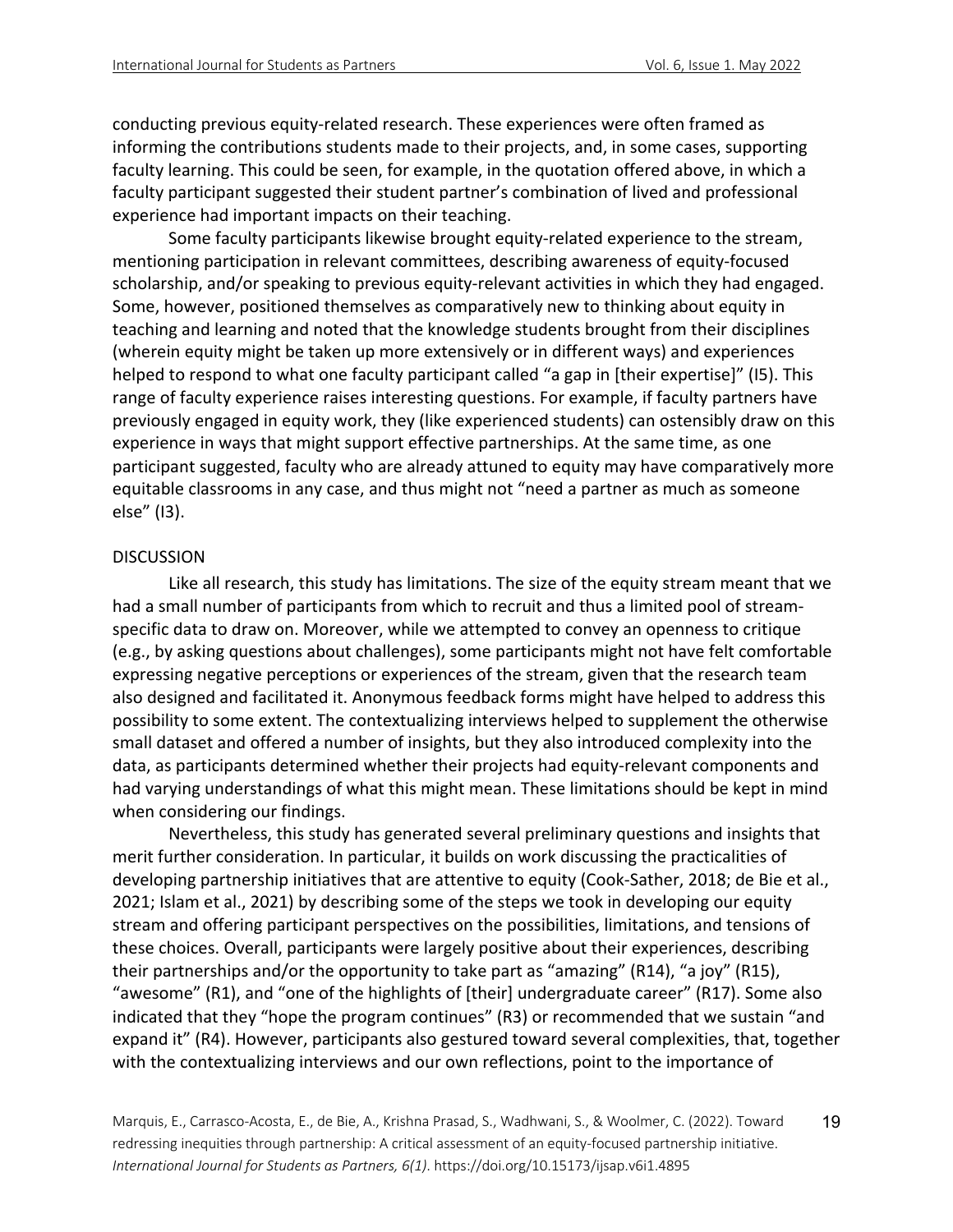continuing to assess the strengths and limitations of this approach to working toward equity in teaching and learning rather than simply recommending it uncritically.

As noted above, two of our key considerations when designing the stream were to reduce barriers to participating and to recognize the complexity of working toward equity in partnership and mitigate potential harms it might involve. The data suggest that design features such as our recruitment of students from equity-denied groups, provision of payment, and flexible hours and requirements went some distance to countering typical access barriers, aligning with ideas suggested in the literature (Bindra et al., 2018; Brown et al., 2020; Mercer-Mapstone et al., 2021). Likewise, many noted the role of payment in recognizing and validating the labour of equity work and the ways in which the cohort meetings provided opportunities for intellectual and affective support, again echoing recommendations in existing scholarship (Cook-Sather et al., 2019; Matthews et al., 2019; see Linder et al., 2019 for concerns about simply remunerating students for equity labour). These cohort meetings also provided an opportunity for us, as a team, to remain in relatively frequent contact with attending participants so we could learn how projects were developing and offer guidance or support if we became aware of issues of concern.

Despite these positive reflections, the data also suggest that our efforts to meet these goals might not have been entirely successful in some respects. Some of the comments about payment and experience, for instance, raise the possibility that, in some cases at least, the stream might not have been fully accessible to students without relative financial privilege or previous opportunities to engage in particular kinds of equity work. This finding suggests the importance of considering additional equity-conscious recruitment strategies described in the literature (e.g., de Bie et al. 2021; Marquis et al., 2018; Mercer-Mapstone et al., 2021), as well as further incorporating support for equity into hiring processes, reviewing pay rates and allowing for additional hours in student contracts where desired, and developing more mechanisms to ensure that students new to equity work can be meaningfully involved.

The data also suggest areas for growth in terms of mitigating potential harms and supporting participants through the difficulties of this work. While the cohort spaces were widely seen as valuable, for example, it is also the case that they were not always well attended (perhaps in part because of our desire to be flexible and acknowledge participants' busy schedules). Likewise, although the data did not speak extensively to equity stream participants experiencing harm or oppression within their partnerships, the limitations of our research design, the attention to such possibilities in a few interviews, and the growing body of partnership scholarship that acknowledges these risks (Marquis, de Bie et al., 2021; Ntem & Cook-Sather, 2018) suggest the significance of developing further means to prevent these potential harms and respond to them if they do occur. This might involve developing opportunities for participants to reflect on their positionality and the operations of power in their partnerships (Verwoord & Smith, 2020), affirming and responding to critiques of partnership from equity-denied students and staff (e.g., de Bie, 2020; Yahlnaaw, 2019), and/or offering more training that takes up how oppression and injustice might play out within partnership spaces, including for program facilitators where necessary.

While these tensions and recommendations are clearly relevant to our pilot, they also resonate with issues of relevance to partnership scholarship and practice more broadly. For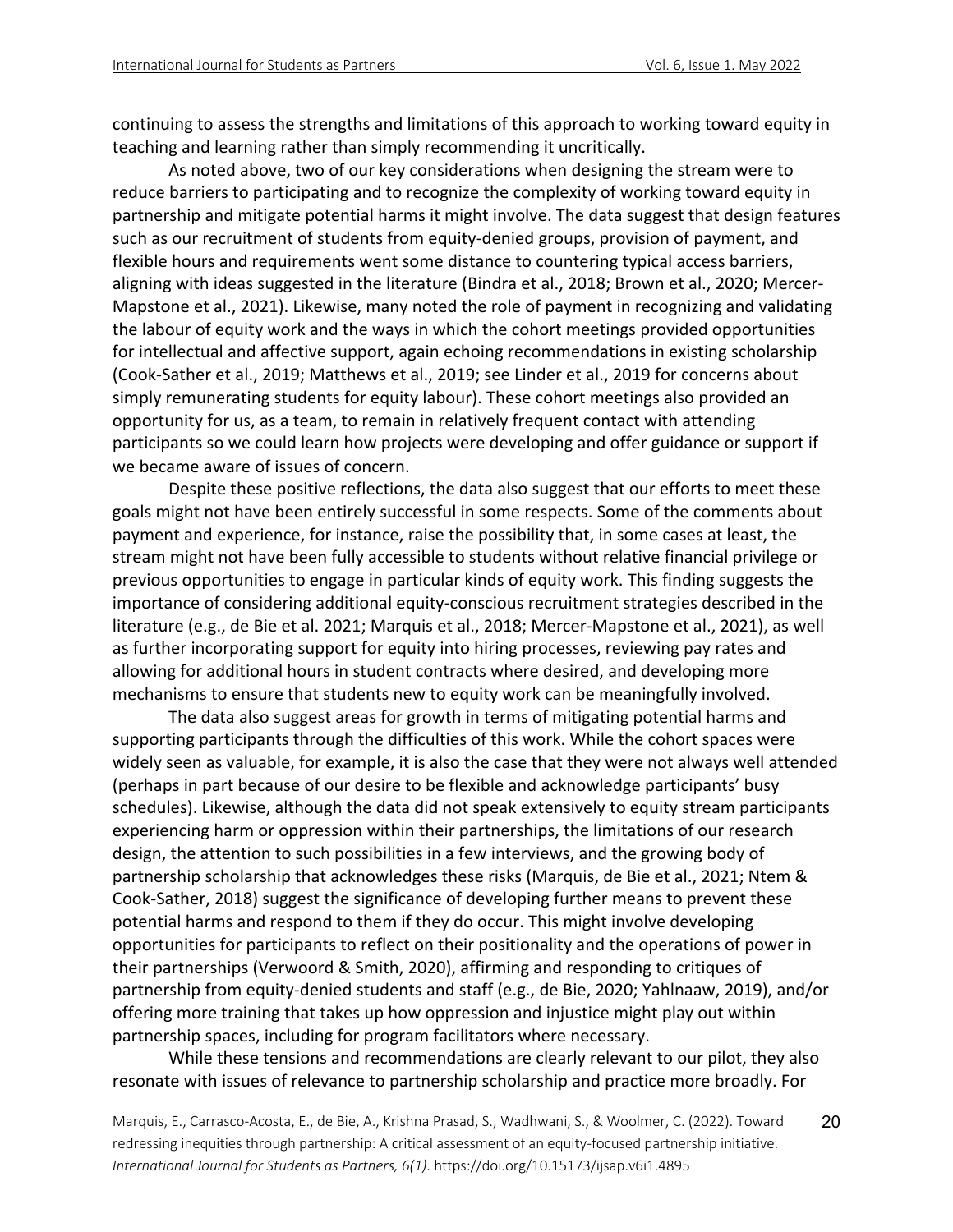example, it is worth underscoring that implementing the suggestions offered above would require resources, including the time of both participants and those facilitating a partnership stream (and potentially of others). Although time is often pointed to as a challenge to partnership work (e.g., Diaz et al., 2015), the present data also suggest that demands on time can connect importantly to concerns about access and participation; one stream participant suggested that the flexible hours of their contract made it more possible for them to take part, and others indicated the potential need for flexibility by noting that they had difficulties participating in some program components and/or had to prioritize other work (see also Burns et al., 2019; Davis et al., 2021). These tensions suggest the difficulty of ensuring that program participants receive essential training and support that might help to mitigate potential harm occurring in partnership while also accounting for the need to be flexible to support accessibility. They thus echo and extend Mercer-Mapstone and Bovill's (2020) argument that offering further training as part of partnership schemes is both potentially valuable and complex.

Considering the intersections of access to and potential harm within equity-related partnerships also complicates our previous discussion of the role of experience. As noted above, it is important to consider how to make partnerships accessible to those who might not have extensive or formal experience of equity work (both students and faculty). Indeed, one contextualizing-interview participant suggested it is not fair to expect students to have considerable experience given the nature of the roles and their corresponding rates of pay. At the same time, faculty and students with at least some experience might have more familiarity with how to navigate the risks involved in working toward equity across power differentials and how to mitigate potential harms. This potential to reduce harm could be an important reason to involve faculty with experience of equity work in particular, even though this suggestion runs counter to one participant's remark that their faculty partner did not need to participate as much as others might, and to similar concerns about faculty taking part in other partnership schemes (Mercer-Mapstone et al., 2021). Of course, faculty members can themselves experience harm in partnership, particularly if they identify as members of equity-denied groups (Marquis, Guitman et al., 2021; Kupatadze, 2019), so it is also worth thinking about whether experience (faculty members' and students') might relate to or reduce this risk. We thus recommend further attention to the intersections between experience, access, and harm in equity-focused partnerships.

The tensions articulated above also lead us to reflect on the recommendation, sometimes articulated in the partnership literature, to scale up or mainstream partnership activities such that they are available to the largest number of participants possible (Bell, 2016; Bryson & Callaghan, 2021; Flint, 2016). While we certainly see the value of such arguments, our experience with this pilot also underlines the importance of exercising caution before attempting to expand equity-focused partnership initiatives in a pronounced way. As the data underscore, operating a program like the equity stream in ways that seek to ensure access, offer necessary support, and mitigate risk takes considerable time and resources. Our pilot involved a fairly small number of participants, many of whom had equity-related experience, and was supported by a six-person project team, a grant to fund the initiative and research, and the established infrastructure of our existing Student Partners Program. Given the areas for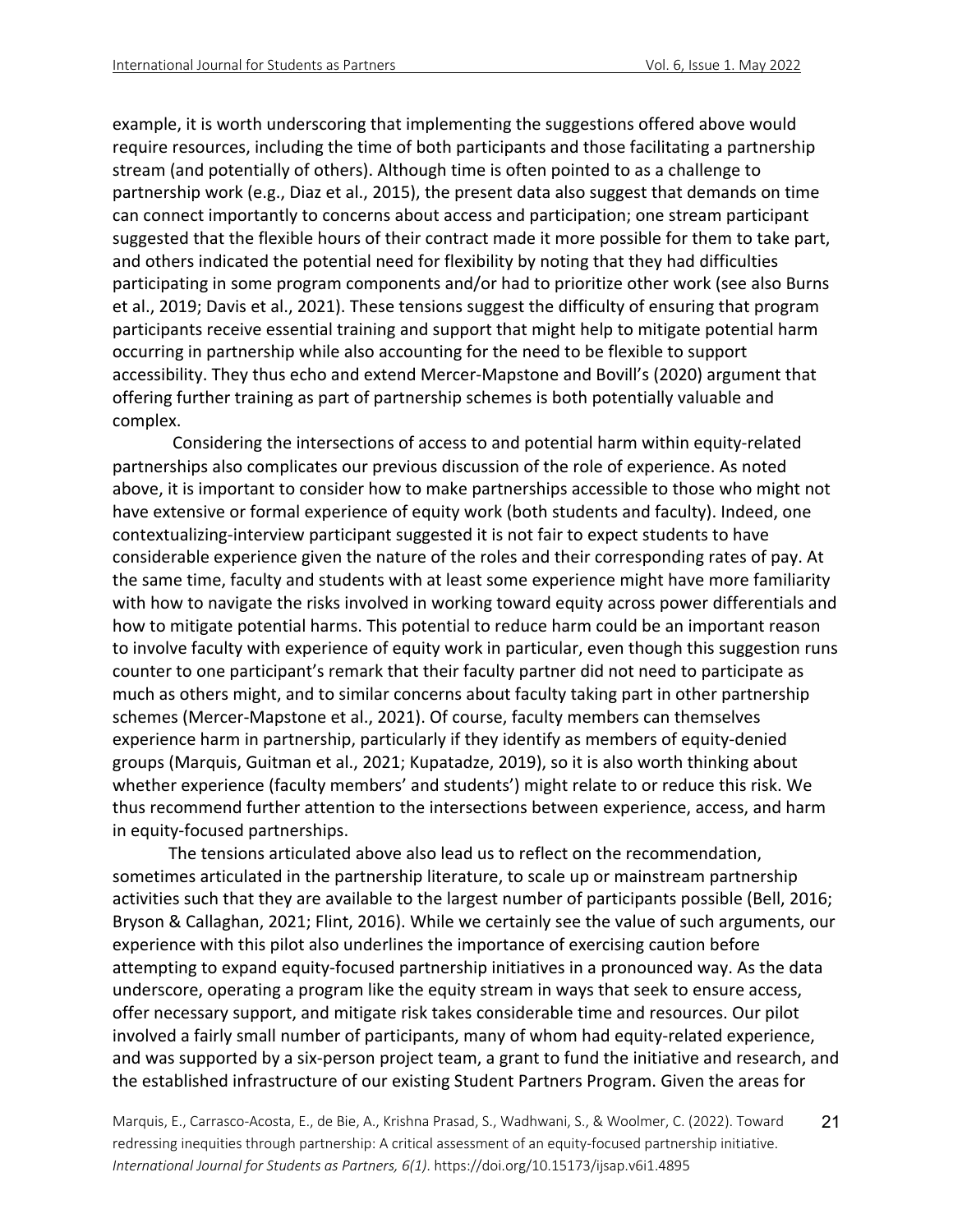refinement identified here (and others, such as clarifying the boundaries of student roles<sup>6</sup>), it is nevertheless unclear whether the stream could be sustained without further resources. Rather than simply scaling up, then, we advocate considering carefully if and how more participants could be involved in ways that enhance outcomes and access, while attending to sustainability and the increased risks growth might bring. In so doing, we contribute to existing discussion of tensions involved in expanding partnership schemes (e.g., Mercer-Mapstone & Bovill, 2020).

One final concern connects to the observation that this pilot had several positive outcomes, but these remained fairly preliminary (due in part, perhaps, to its term-based structure). Participants spoke to the value of co-developing their projects, in line with partnership approaches, though some also noted that this delayed progress. These findings are interesting to consider in relation to the emphasis in some partnership literature on process over product (Matthews, 2016; Mercer-Mapstone & Bovill, 2020)—an emphasis that pushes importantly against the neoliberal measurement of impact (see Wijaya Mulya, 2019 for related reflections). That said, it is also important to work toward concrete outcomes in equity-focused partnerships, particularly given critiques that initiatives and statements often express a commitment to equity but do not lead to tangible change (Ahmed, 2012; Linder et al., 2019). Further consideration of the benefits and drawbacks of a focus on process over product in equity-focused partnerships is thus merited. Fraser and Usman (2021) offer a welcome and nuanced step in this direction.

Having noted these concerns, we do not want to suggest that an initiative like our pilot stream is without merit, or that it does not have the capacity to contribute to equity in education. Indeed, the data indicate a number of positive outcomes for participants and resonate with existing literature indicating that equity-focused partnership can contribute to changes in thinking and pedagogy with the potential to affect others beyond the partnership itself (Marquis, de Bie et al., 2021; Narayanan & Abbot, 2020; Perez, 2016). Elements of the approach might also be adapted to inform other partnership initiatives, whether these focus on equity or not. By highlighting tensions, however, we hope to underscore the importance of proactively attending to the complexities and limitations of equity-focused partnership schemes, such that we might enhance their potential to function justly and contribute to positive change.

# *This research was reviewed and cleared by our institutional research ethics board (MREB files 0442 and 2262*)*.*

# ACKNOWLEDGEMENTS

We wish to thank Alison Cook-Sather for her collaboration on work that informed the development of the equity stream and for her support and contributions at various stages of this research—including the helpful feedback she offered on this manuscript. This project was funded by a grant from the Social Sciences and Humanities Research Council of Canada (Grant 435–2018–1482).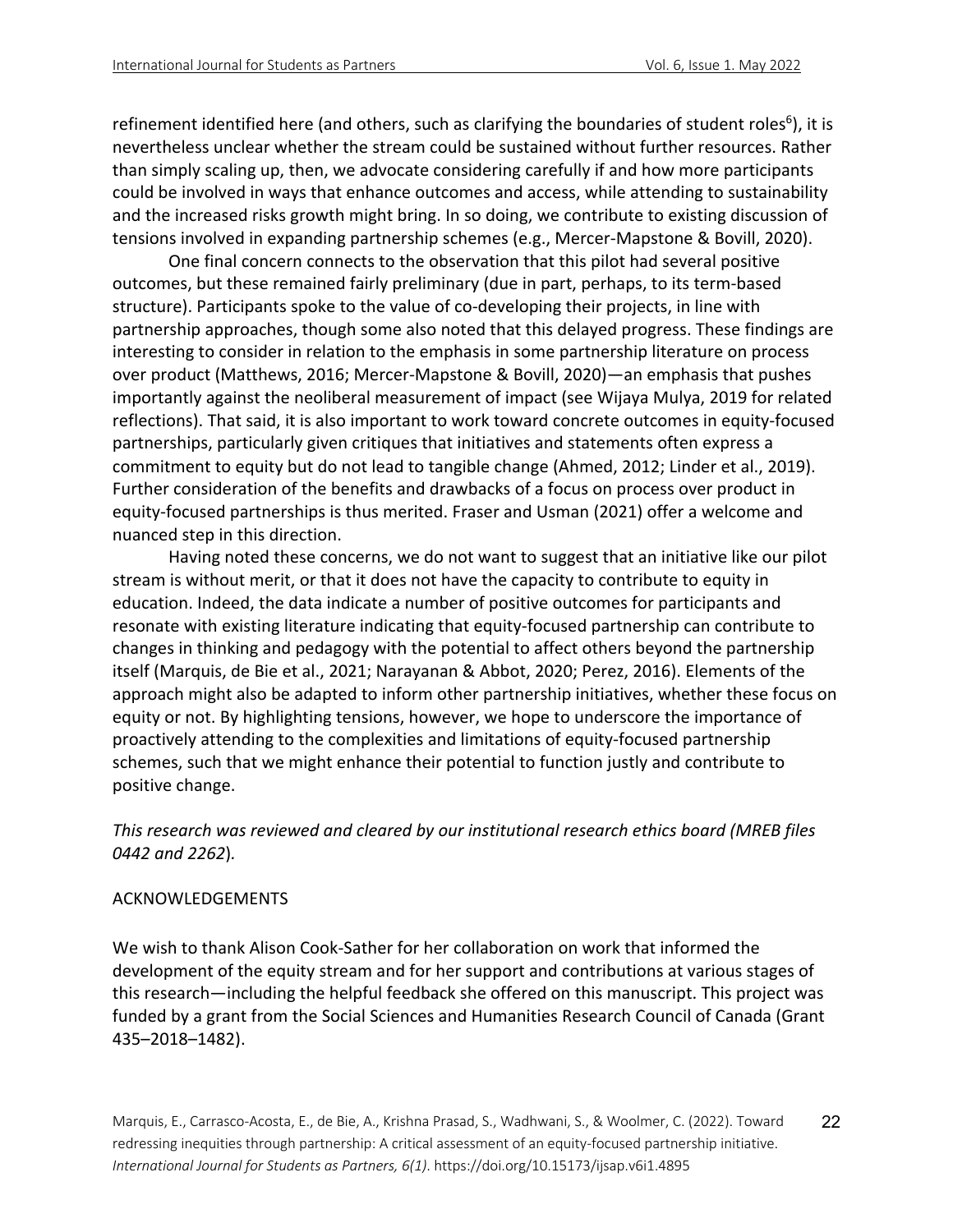#### NOTES

1. We originally used the term "equity-seeking" groups, but have updated that in this article. 2. As noted, both full-time faculty and instructors in other roles were welcome to participate in the pilot. For ease of articulation, we use the term faculty for the remainder of the article to refer to all instructor participants.

3. One student returned a report that they and their faculty partner appeared to have completed together. We checked with the faculty partner, who subsequently sent in a separate report with their own consent. As such, we used only the parts of the first report clearly marked as coming from the student for the research.

4. The interview of ~120 minutes took place over two sessions.

5. Identifiers beginning with R and I refer to "pilot data" reports and interviews, respectively. Identifiers beginning with P refer to data from "contextualizing data" interviewees. 6. Some concerns were raised about potential overlap between student partner positions and other teaching support roles during our pilot, which led us to be more attentive to this possibility and to work to counter it.

## NOTE ON CONTRIBUTORS

**Elizabeth Marquis** *is an Associate Professor in the Arts & Science Program and the School of the Arts at McMaster University. She was formerly Associate Director (Research) at the university's Paul R. MacPherson Institute for Leadership, Innovation, and Excellence in Teaching, where she helped to develop the Student Partners Program and the pilot equity stream.*

**Emily Carrasco-Acosta** *is an upcoming graduate in the Biology and Environmental Science program at McMaster University. Emily was a member of the project team at the Paul R. MacPherson Institute for Leadership, Innovation, and Excellence in Teaching.*

**Alise de Bie** *is a Postdoctoral Research Fellow in the Paul R. MacPherson Institute for Leadership, Innovation, and Excellence in Teaching at McMaster University. Alise contributed to the project team initially as a PhD student partner and then as part of their postdoc role.*

**Srikripa Krishna Prasad** *is a graduate student in McMaster University's Occupational Therapy program. She began working as a Student Partner at the Paul R. MacPherson Institute for Leadership, Innovation, and Excellence during her time in the Arts and Science undergraduate program at McMaster University, and has contributed to several equity-related projects.*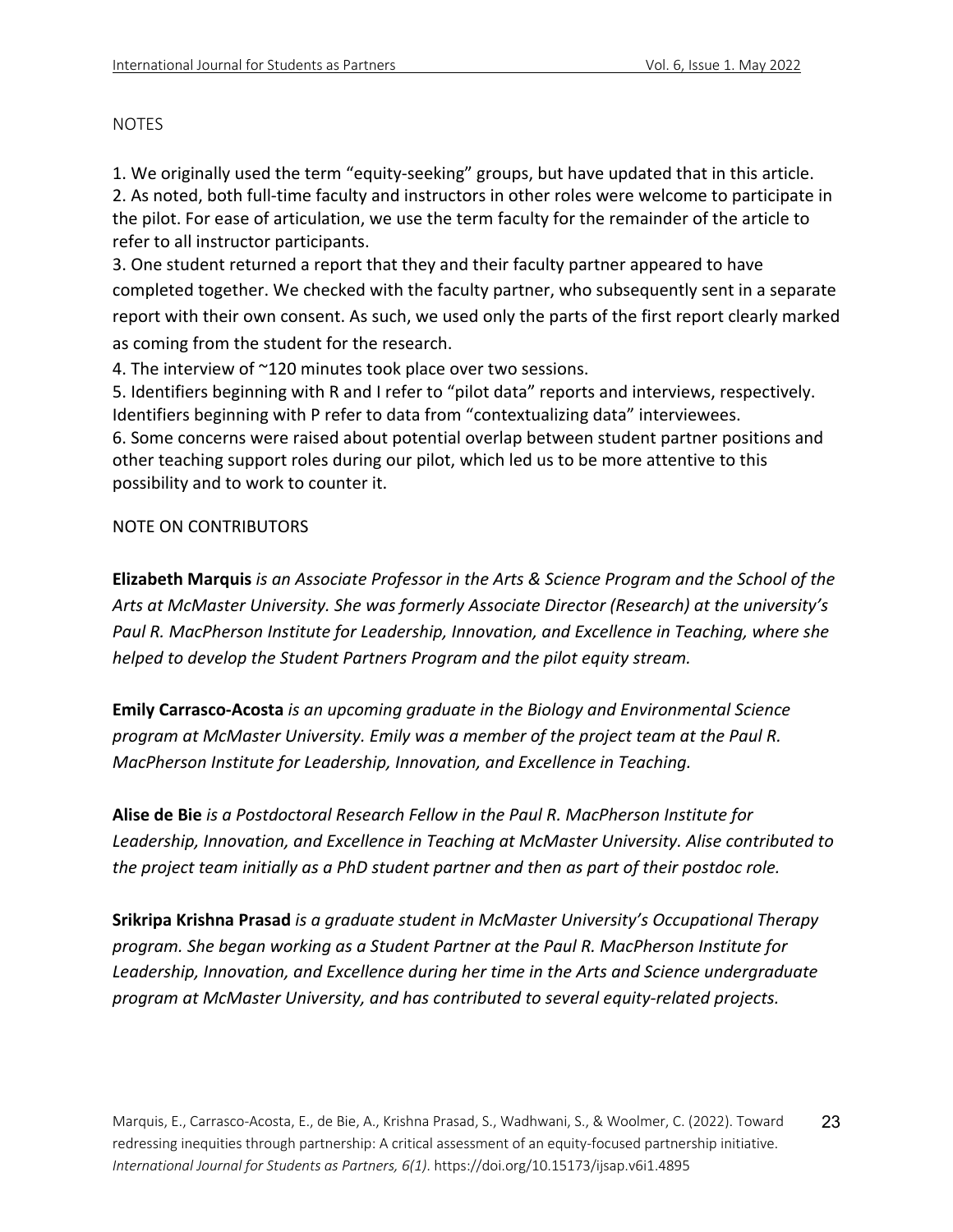**Sneha Wadhwani** *is a current undergraduate student in the Arts & Science program at McMaster University. Sneha was a member of the project team at the Paul R. MacPherson Institute for Leadership, Innovation, and Excellence in Teaching.*

**Cherie Woolmer** *is Assistant Professor and Canada Research Chair (Scholarship of Teaching and Learning) in the Mokakiiks Centre for SoTL at Mount Royal University, Alberta, Canada. She was a member of the project team when she was a Postdoctoral Research Fellow at the Paul R. MacPherson Institute for Leadership, Innovation, and Excellence in Teaching at McMaster University.*

## CONFLICTS OF INTEREST

As noted, the authors developed and facilitated the initiative described in this article, as part of roles they held at the university.

## REFERENCES

- Ahmed, S. (2012). *On being included: Racism and diversity in institutional life.* Duke University Press.
- Ameyaa, R. A., Cook-Sather, A., Ramo, K., & Tohfa, H. (2021). Undergraduate students partnering with staff to develop trauma-informed, anti-racist pedagogical approaches: Intersecting experiences of three student partners. *Journal of Educational Innovation, Partnership and Change, 7*(1). https://journals.studentengagement.org.uk/index.php/studentchangeagents/article/vie w/1020
- Anthony-Okeke, A., Baddoo, N., Boardman, H., Fynn-Famodun, R. A., George, R., Irorere, O. A., Osoba, R., Oweh, K., Paul, G. & Vanderpuye, V. (2021). Reforming a United Kingdom school of pharmacy to promote racial inclusion via a student-staff partnership project. *Journal of Educational Innovation, Partnership and Change, 7*(1). https://journals.studentengagement.org.uk/index.php/studentchangeagents/article/vie w/1029
- Bell, A. (2016). Students as co-inquirers in Australian higher education: Opportunities and challenges". *Teaching & Learning Inquiry, 4*(2), 81–90. https://doi.org/10.20343/teachlearninqu.4.2.8
- Bindra, G., Easwaran, K., Firasta, L., Hirsch, M., Kapoor, A., Sosnowski, A., Stec-Marksman, T., & Vatansever, G. (2018). Increasing representation and equity in students as partners initiatives. *International Journal for Students as Partners, 2*(2), 10–15. https://doi.org/10.15173/ijsap.v2i2.3536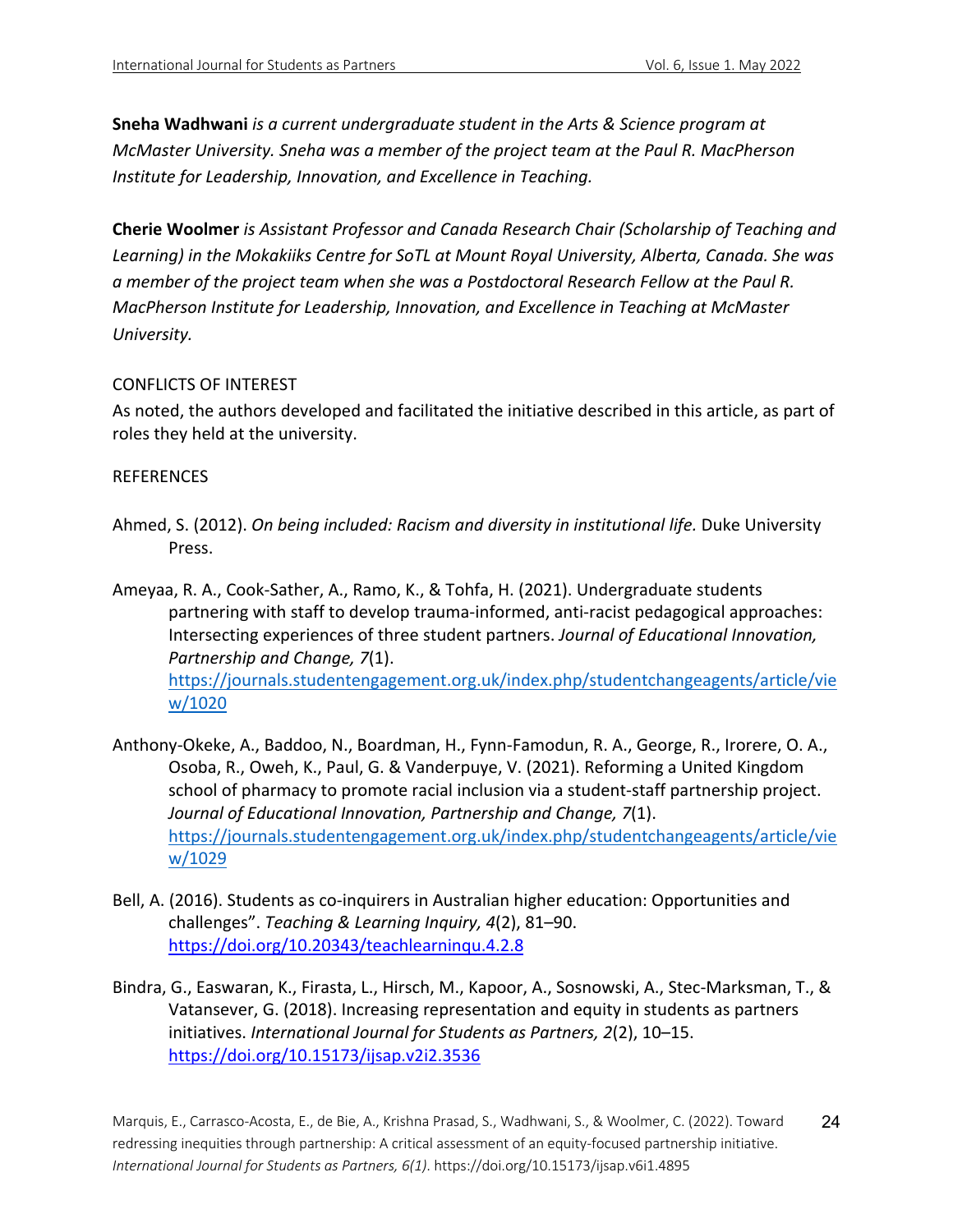- Brown, K., de Bie, A., Aggarwal, A., Joslin, R., Williams-Habibi, S., & Sivanesanathan, V. (2020). Students with disabilities as partners: A case study on user testing an accessibility website. *International Journal for Students as Partners, 4*(2), 97–109. https://doi.org/10.15173/ijsap.v4i2.4051
- Bryson, C., & Callaghan, L. (2021). A whole cohort approach to working in partnership between students and staff: Problematising the issues and evaluating the outcomes. *Student Engagement in Higher Education Journal*, *3*(2) 176–196. https://sehej.raisenetwork.com/raise/article/view/1023
- Burns, T., Sinfield, S., & Abegglen, S. (2019). Third space partnerships with students: Becoming educational together. *International Journal for Students as Partners, 3*(1), 60–68. https://doi.org/10.15173/ijsap.v3i1.3742
- Colón García, A. (2017). Building a sense of belonging through pedagogical partnership. *Teaching and Learning Together in Higher Education, 1*(22)*.* http://repository.brynmawr.edu/tlthe/vol1/iss22/2
- Cook-Sather, A. (2018). Developing 'Students as Learners and Teachers': Lessons from ten years of pedagogical partnership that strives to foster inclusive and responsive practice. *Journal of Educational Innovation, Partnership and Change, 4*(1). https://journals.studentengagement.org.uk/index.php/studentchangeagents/article/vie w/746
- Cook-Sather, A, Bahti, M. & Ntem, A. (2019). *Pedagogical partnerships: A how-to guide for faculty, students, and academic developers in higher education.* Elon University Center for Engaged Learning. https://doi.org/10.36284/celelon.oa1
- Cook-Sather, A., Bovill, C., & Felten, P. (2014). *Engaging students as partners in learning & teaching: A guide for faculty*. Jossey-Bass.
- Cook-Sather, A., & Des-Ogugua, C. (2019). Lessons we still need to learn on creating more inclusive and responsive classrooms: Recommendations from one student-faculty partnership program. *International Journal of Inclusive Education, 23*(6), 594–608. https://doi.org/10.1080/13603116.2018.1441912
- Cook-Sather, A., & Seay, K. (2021). "I was involved as an equal member of the community": How pedagogical partnership can foster a sense of belonging in Black, female students. *Cambridge Journal of Education, 51*(6)*,* 733-750. https://doi.org/10.1080/0305764X.2021.1926926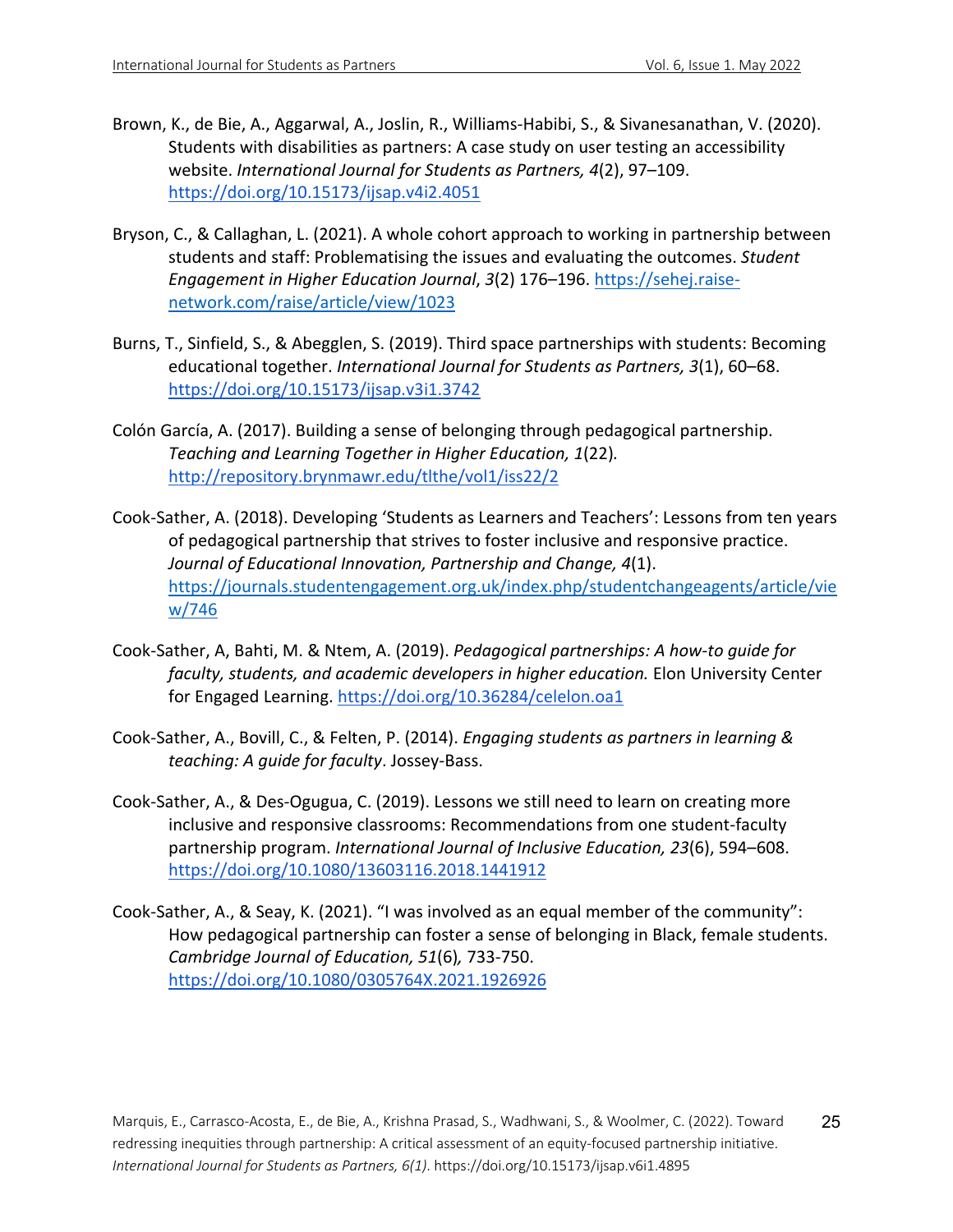- Davis, L., Sahir, M., O'Conner-Smith, M., Sajowa, V. S., Abraha, S., Rebbapragada, N., Soda, I., Sembi, M., Morar, A., Abusheba, L., & Miller, J-A. (2021). The case for change: A studentstaff partnership to decolonise a medical school's case-based learning curriculum. *Journal of Educational Innovation, Partnership and Change, 7*(1). https://journals.studentengagement.org.uk/index.php/studentchangeagents/article/vie w/1022
- de Bie, A., (2020). Respectfully distrusting "students as partners" practice in higher education: Applying a Mad politics of partnership. *Teaching in Higher Education.*  https://doi.org/10.1080/13562517.2020.1736023
- de Bie, A., Marquis, E.**,** Cook-Sather, A., & Luqueño, L. (2019). Valuing knowledge(s) and cultivating confidence: Contributing to epistemic justice via student-faculty pedagogical partnerships. In J. Hoffman, P. Blessinger, & M. Makhanya (Eds.), *International perspectives in higher education: Strategies for fostering inclusive classrooms* (pp. 35– 48). Emerald.
- de Bie, A., Marquis, E., Cook-Sather, A., & Luqueño, L. P. (2021). *Promoting equity and justice through pedagogical partnership*. Stylus/Elon University Center for Engaged Learning.
- Diaz, A., Hill, J., Jenkins, R., Kay, A., Pye, A., Morley, D., & Tejedor Garavito, N. (2015). A SWOT (strengths, weaknesses, opportunities and threats) evaluation of university student-staff partnerships in co-creating educational resources, peer support and research within STEM (science, technology, engineering & mathematics) subjects. *Journal of Scientific Research and Reports, 5*(2), 161–170. https://uwerepository.worktribe.com/output/841676
- Felten, P., Bagg, J., Bumbry, M., Hill, J., Hornsby, K., Pratt, M., & Weller, S. (2013). A call for expanding inclusive student engagement in SoTL. *Teaching and Learning Inquiry*, *1*(2), 63–74. https://doi.org/10.20343/teachlearninqu.1.2.63
- Flint, A. (2016). Moving from the fringe to the mainstream: Opportunities for embedding student engagement through partnership. *Student Engagement in Higher Education Journal, 1*(1). https://sehej.raise-network.com/raise/article/view/382
- Fraser, J., & Usman, M. (2021). Dreaming to learn together: Lessons in decolonial and anti-racist partnership practices. *Journal of Educational Innovation, Partnership and Change, 7*(1). https://journals.studentengagement.org.uk/index.php/studentchangeagents/article/vie w/1051
- Healey, M., Flint, A., & Harrington, K. (2016). Students as partners: Reflections on a conceptual model. *Teaching & Learning Inquiry, 4*(2), 8–20. https://doi.org/10.20343/teachlearninqu.4.2.3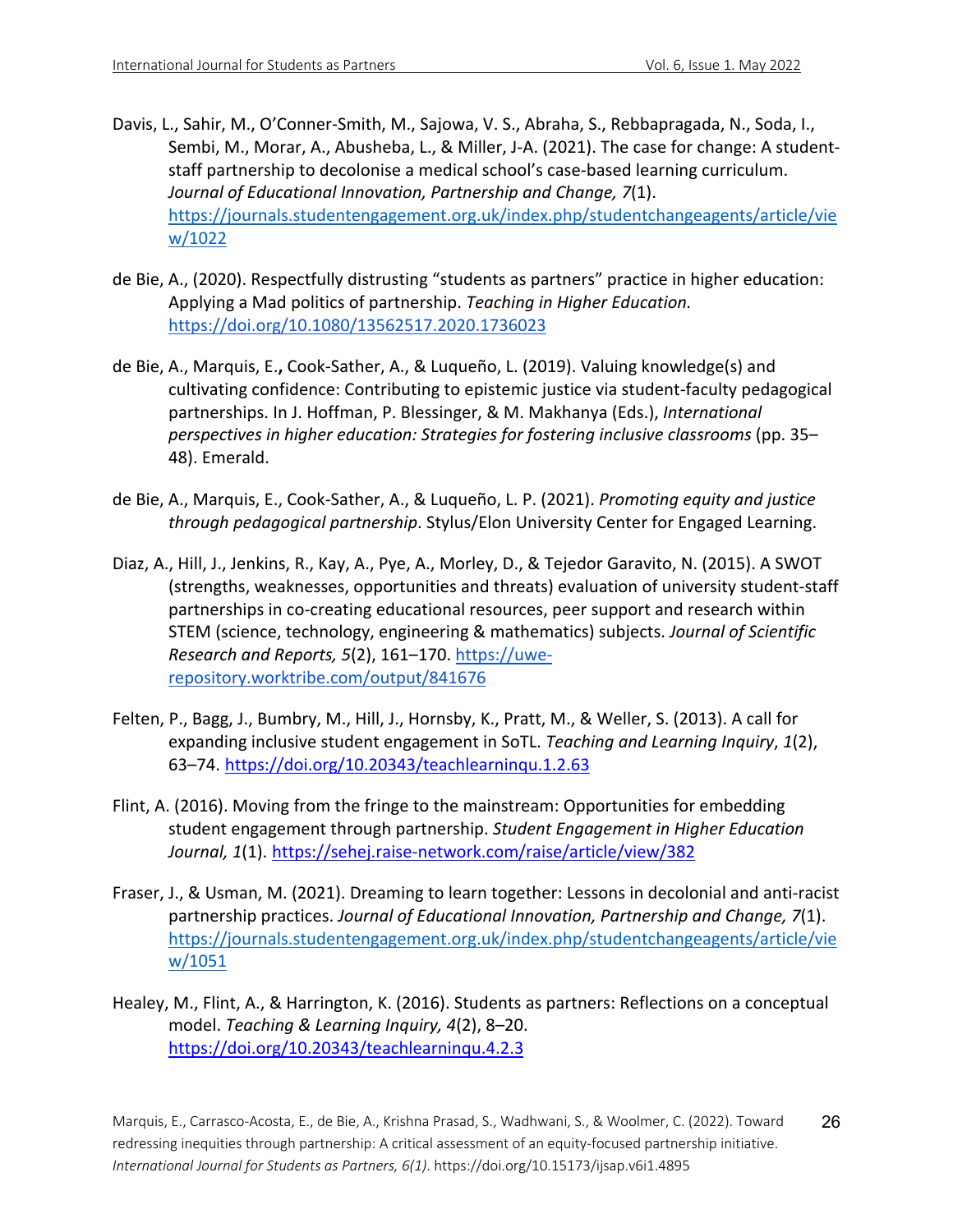- Henry, F., Dua, E., James, C.E., Kobayashi, A., Li, P., Ramos, H., & Smith, M. S. (2017). *The equity myth: Racialization and indigeneity at Canadian universities*. UBC Press.
- Islam, M., Burnett, T-L., & Collins, S-L. (2021). Trilateral partnership: An institution and students' union collaborative partnership project to support underrepresented student groups. *International Journal for Students as Partners, 5*(1), 76–85. https://doi.org/10.15173/ijsap.v5i1.4455
- Kupatadze, K. (2019). Opportunities presented by the forced occupation of liminal space: Underrepresented faculty experiences and perspectives. *International Journal for Students as Partners, 3*(1), 22–33. https://doi.org/10.15173/ijsap.v3i1.3744
- Leota, A., & Sutherland, K. (2020). "With your basket of knowledge and my basket of knowledge, the people will prosper": Learning and leading in a student-staff partnership program. In A. Cook-Sather & C. Wilson (Eds.), *Building courage, confidence, and capacity in learning and teaching through student-faculty partnership: Stories from across contexts and arenas of practice* (pp. 93–102). Lexington Books.
- Linder, C., Quaye, S. J., Lange, A. C., Roberts, R. E., Lacy, M. C., Okello, W. K. (2019). "A student should have the privilege of just being a student": Student activism as labor. *The Review of Higher Education, 42*, 37–62. https://doi.org/10.1353/rhe.2019.0044
- Marquis, E., de Bie, A., Cook-Sather, A., Krishna Prasad, S., Luqueño, L., & Ntem, A. (2021). "I saw a change": Enhancing classroom equity through pedagogical partnership. *Canadian Journal for the Scholarship of Teaching and Learning, 12*(1). https://doi.org/10.5206/cjsotlrcacea.2021.1.10814
- Marquis, E., Guitman, R., Nguyen, E., & Woolmer, C. (2021). "It's a little complicated for me": Faculty social location and experiences of pedagogical partnership. *Higher Education Research and Development, 40*(6), 1191-1204*.*  https://doi.org/10.1080/07294360.2020.1806789
- Marquis, E., Jayaratnam, A., Lei, T., & Mishra, A. (2019). Motivators, barriers, and understandings: How students at four universities perceive student-faculty partnership programs. *Higher Education Research and Development*, *38*(6), 1240–1254. https://doi.org/10.1080/07294360.2019.1638349
- Marquis, E., Jayaratnam, A., Mishra, A., & Rybkina, K. (2018). "I feel like some students are better connected": Students' perspectives on applying for extracurricular partnership opportunities. *International Journal for Students as Partners, 2*(1), 64–81. https://doi.org/10.15173/ijsap.v2i1.3300
- Matthews, K. E. (2016). Students as partners as the future of student engagement. *Student Engagement in Higher Education Journal, 1*(1). https://sehej.raisenetwork.com/raise/article/view/380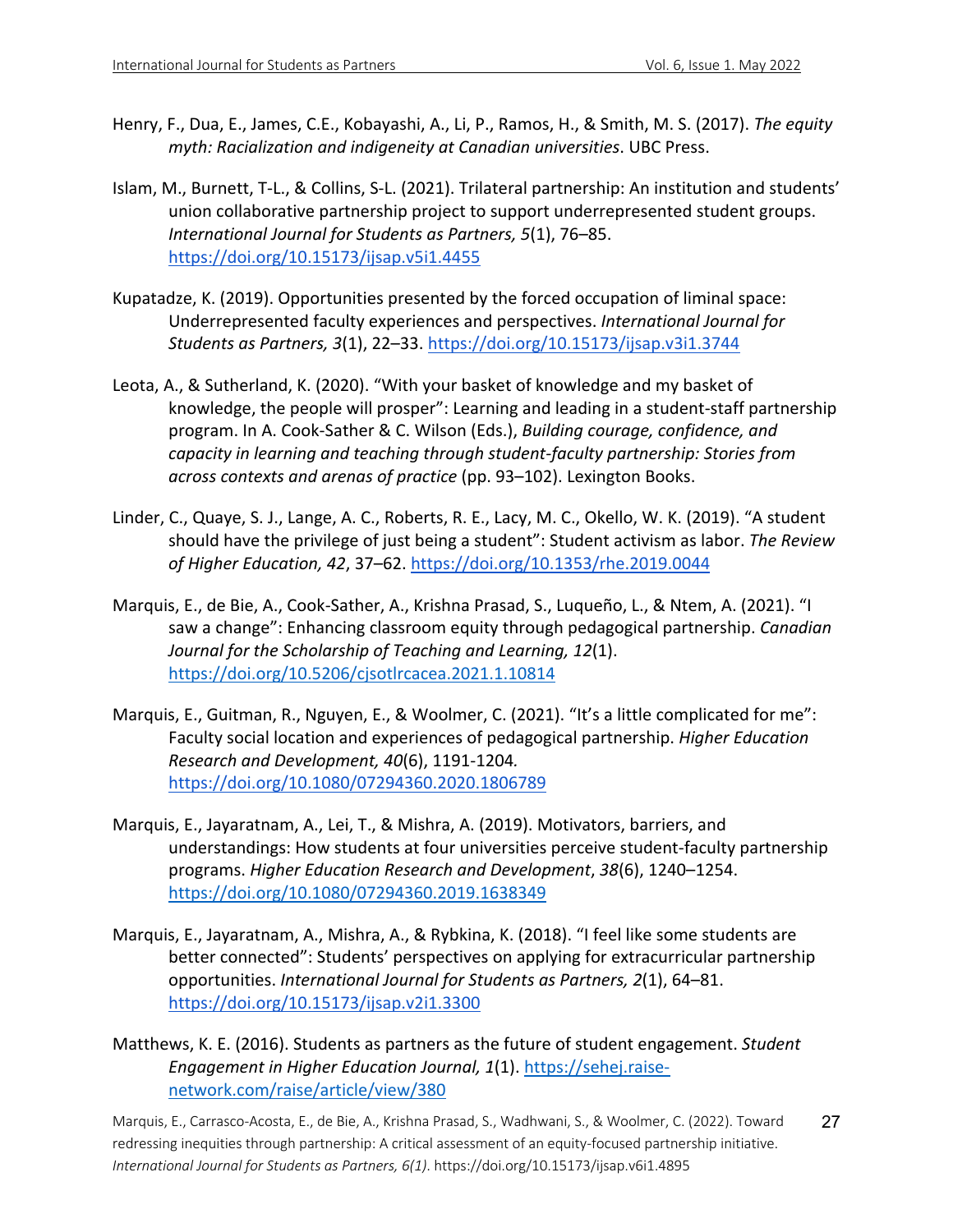- Matthews, K. E., Mercer-Mapstone, L., Dvorakova, S. L., Acai, A., Cook-Sather, A., Felten, P., Healey, M., Healey, R. L., & Marquis, E. (2019). Enhancing outcomes and reducing inhibitors to the engagement of students and staff in learning and teaching partnerships: Implications for academic development. *International Journal for Academic Development, 24*(3), 246–259. https://doi.org/10.1080/1360144X.2018.1545233
- Mercer-Mapstone, L., & Bovill, C. (2020). Equity and diversity in institutional approaches to student-staff partnership schemes in higher education. *Studies in Higher Education, 45*(12), 2541–2557. https://doi.org/10.1080/03075079.2019.1620721
- Mercer-Mapstone, L., Dvorakova, S. L., Matthews, K. E., Abbot, S., Cheng, B., Felten, P., Knorr, K., Marquis, E., Shammas, R., & Swaim, K. (2017). A systematic literature review of students as partners in higher education. *International Journal for Students as Partners, 1*(1), 1–23. https://doi.org/10.15173/ijsap.v1i1.3119
- Mercer-Mapstone, L., Islam, M., & Reid, T. (2021). Are we just engaging "the usual suspects"? Challenges in and practical strategies for supporting equity and diversity in student-staff partnership initiatives. *Teaching in Higher Education, 26*(2), 227–245. https://doi.org/10.1080/13562517.2019.1655396
- Merriam, S. B. (2009). *Qualitative research: A guide to design and implementation* (3<sup>rd</sup> ed.). Jossey-Bass.
- Moore-Cherry, N., Healey, R., Nicholson, D. T., & Andrews, W. (2016). Inclusive partnership: Enhancing student engagement in geography. *Journal of Geography in Higher Education, 40*(1), 84–103. https://doi.org/10.1080/03098265.2015.1066316
- Narayanan, D., & Abbot, S. (2020). Increasing the participation of underrepresented minorities in STEM classes through student-instructor partnerships. In L. Mercer-Mapstone & S. Abbot (Eds.), *The power of partnership: Students, faculty, and staff revolutionizing higher education* (pp. 181–195). Elon University Center for Engaged Learning. https://doi.org/10.36284/celelon.oa2
- Ntem, A., & Cook-Sather, A. (2018). Resistances and resiliencies in pedagogical partnership: Student partners' perspectives. *International Journal for Students as Partners, 2*(1), 82– 96. https://doi.org/10.15173/ijsap.v2i1.3372
- Perez, K. (2016). Striving toward a space for equity and inclusion in physics classrooms. *Teaching and Learning Together in Higher Education, 1*(18)*.*  http://repository.brynmawr.edu/tlthe/vol1/iss18/3
- Pounder, J. S., Ho Hung-lam, E., & Groves, J. M. (2016). Faculty-student engagement in teaching observation and assessment: A Hong Kong initiative. *Assessment & Evaluation in Higher Education, 41*(8), 1193–1205. https://doi.org/10.1080/02602938.2015.1071779